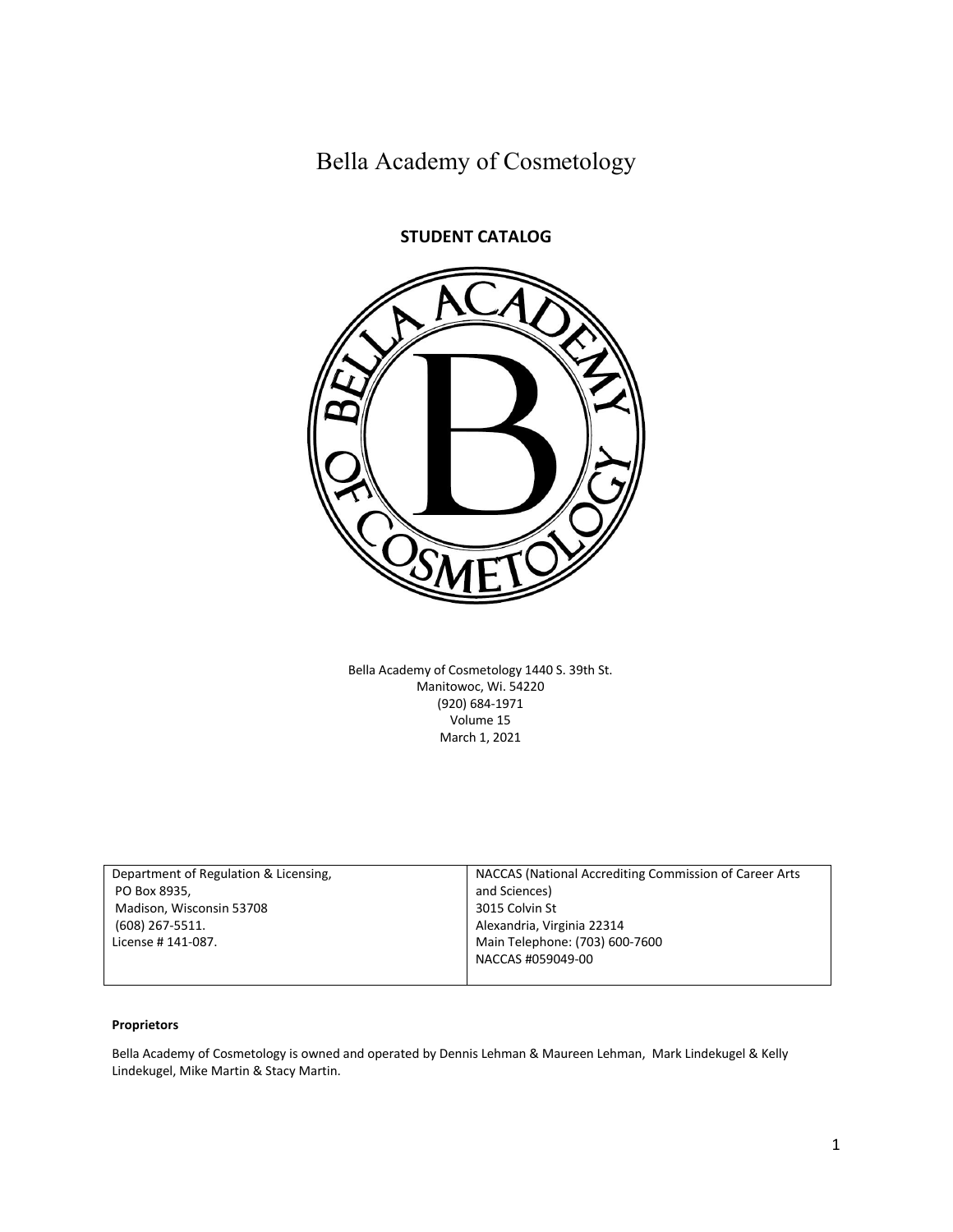# Contents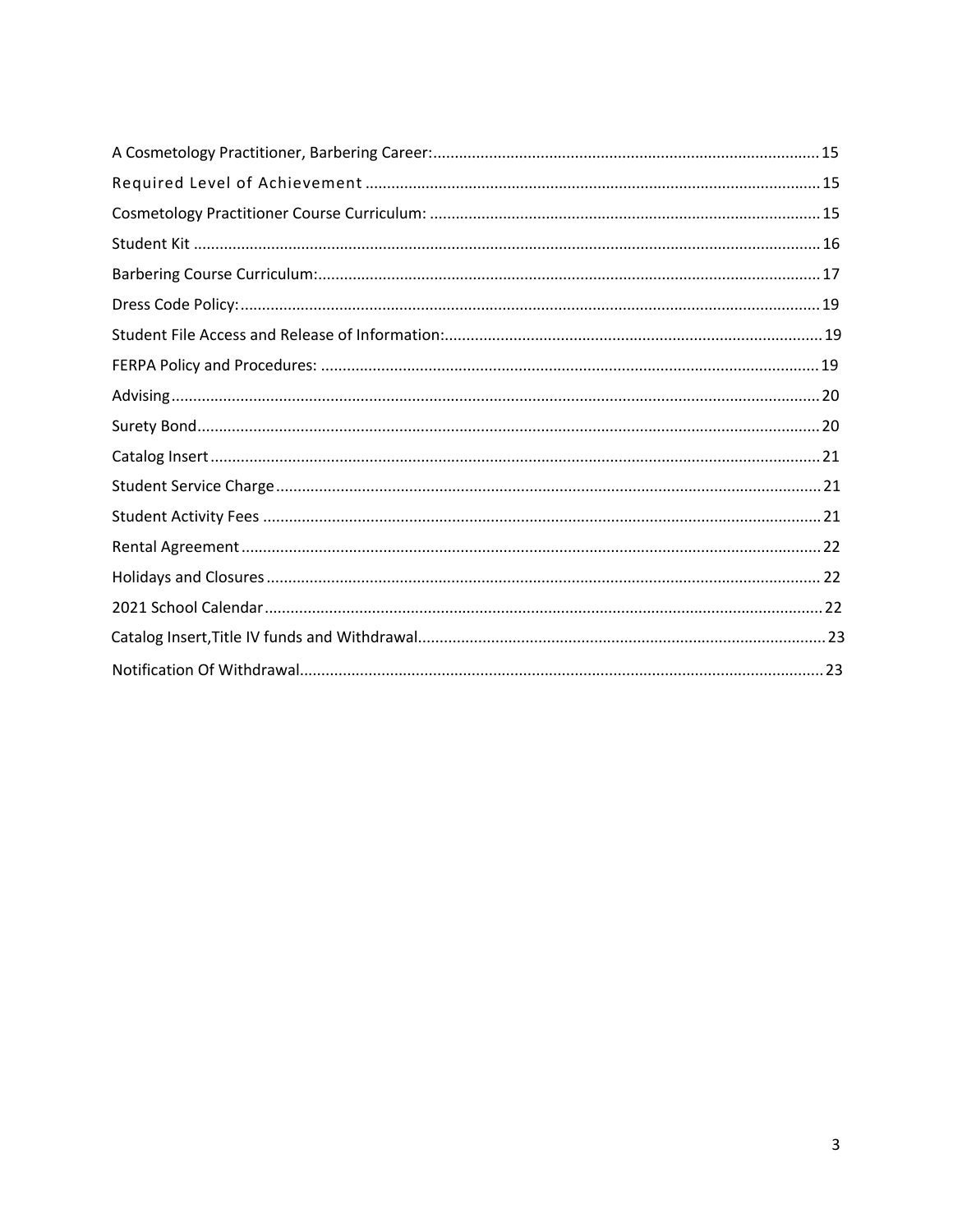## <span id="page-3-0"></span>Mission Statement

Bella Academy of Cosmetology provides the environment and learning opportunities for all students, so as graduates they will possess the confidence and skills which will enable them to successfully excel in their chosen field.

## <span id="page-3-1"></span>History

Bella Academy of Cosmetology began educating students in Cosmetology Practitioner in September, 2010. The Academy began as an idea that if students had smaller class sizes and more individual attention they would excel in this wonderful career. Bella Academy of Cosmetology alumni have been advancing in their careers in high end, full-service salons, corporate salons and barber shops. The feedback Bella Academy has received from former students affirms that our educational experience is complete.

#### Directors

Christine Dennis, Director of Education, 7 yrs. experience; Maureen Lehman Co-Director of Education 12 yrs. experience; Mark Lindekugel, Director of Finance, 7 yrs. experience; Sara Schneider, Admissions; 5 yrs. experience, Karen Vander Werrf Financial Aid.

Faculty

Christine Dennis, Instructor, Dayla Riesterer, Instructor

#### Substitute Instructor

Maureen Lehman, Alison Staudinger, Jeffrey McConachie

# <span id="page-3-2"></span>Why Choose Bella Academy of Cosmetology

Bella Academy of Cosmetology is a state-of-the-art institution offering courses in Cosmetology Practitioner, and Barbering. What makes Bella Academy of Cosmetology your best choice to prepare for your career as a Cosmetology Practitioner?

• Small class sizes. We have made a commitment to give every student the best opportunity to succeed. You won't get lost in the crowd here!

• Our instructors do not simply teach; they are successfully working in the career fields they teach. Along with teaching, your instructors will share their practical experiences, which is always a benefit to learning.

• Bella Academy of Cosmetology already has many licensed Cosmetologists who have chosen us as their educational institute to receive continuing education courses.

- We promise to stay true to our commitment to graduation quality, not quantity.
- Bella Academy of Cosmetology offers free, on-site parking.

• Bella Academy of Cosmetology has above average completion, pass and placement ratios. These ratios are available to each applicant prior to enrollment.

### Admissions Requirements: Bella Academy of Cosmetology makes admissions decisions based on each

applicant's interest, aptitude and ability. Prospective enrollees in both the Cosmetology Practitioner and Barbering must submit the completed enrollment application and provide the following, to be copied by the school:

- A valid driver's license or birth certificate, verifying that the student applicant is at least 17 years of age.
- A Social Security card or Passport.
- A high school diploma, GED Certificate, or the equivalent.
- A \$100.00 non-refundable enrollment fee.
- A written/typed essay explaining why you would like to attend Bella Academy, why you would be a good fit

here, your hobbies, interests and any organizations you belong to, including volunteer work.

- An application form and essay
- Not have an addiction to illegal substances or be under the influence of alcohol or drugs, have a felony record.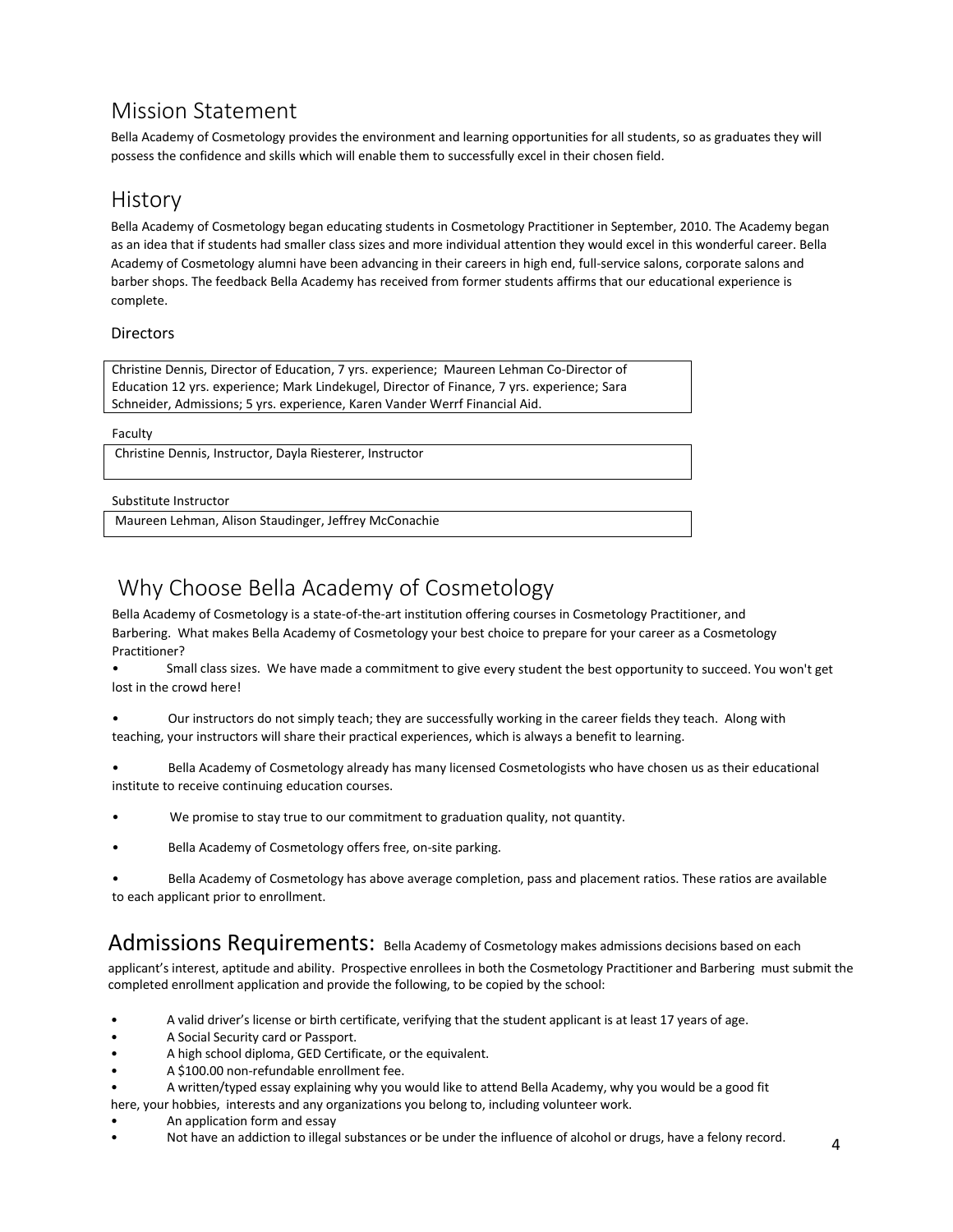## **POLICY FOR VALIDATING DIPLOMAS**

All students will be required to provide a copy of either their high school diploma, GED or high school transcript in order to enter in to all programs of study at DCI Career Institute. These documents need to be presented to the admissions department no later than the day of orientation. If a student is a GED recipient the student must provide a copy of the GED, or a copy of the request for GED form with a copy of the money order that was sent in to the state for the GED document.

The registrar will review all diplomas, GED's and high school transcripts to confirm that they are official documents. If the Registrar determines that a diploma, GED or high school transcript may have been tampered with, the registrar will request an official document from the respective institution to validate that document. The student will be required to pay any fees necessary to obtain those official documents.

If a request is made, all transcripts or official documents must be presented to the registrar in a sealed envelope with the school/institution logo or faxed from the official school/institution where the student received the transcript or official document. A diploma release form will be signed at orientation that will permit the school to request these documents.

If the high school transcript or diploma is not received before the start of classes, the registrar will make every attempt to obtain an official high school transcript from the institution listed on the release form. (Ex: call the school or institution or mail a request form to obtain a copy.) Any fees associated with obtaining the transcript are the responsibility of the student. No student financial aid will be disbursed for the student if the registrar does not have documentation that properly validates high school graduation.

To verify that a school is a legitimate PA Licensed School, the registrar will check the PA Dept of Education website www.edna.ed.state.pa.us and NACA\*. Home schooled students will be required to provide a transcript from their local school district or a transcript certified by a parent. Appropriate steps would be enforced in other states as well. A student that submits a diploma or official document from a foreign country will have their document translated by an appropriate official to verify that their diploma is a valid high school diploma.

#### **Exceptions to the above stated policy include the following:**

**1) Once the student has provided a copy of the GED request form (See attached) and a copy of the money order the student would be permitted to start class, but no financial aid would be disbursed on the student until the school receives the official GED transcript. This can sometimes take up to 4 to 6 weeks.**

**2) If the student informs the registrar that their high school can not locate the student's transcript, and the registrar has contacted the institution and confirmed that the student has graduated or received a GED, the registrar will request something in writing from the institution to validate high school graduation.**

**3) If a student received their GED through the Military or a Correctional Facility the registrar, would review the official documentation and validate that it meets the high school graduation requirements.**

**Three examples are attached of acceptable exceptions:**

- **1. Exhibit B-Military Record**
- **2. Exhibit C-Documentation from a Correctional Facility**
- **3. Exhibit D-A letter from the institution on their letterhead**

**If official high school graduation can not be verified, the student will not be permitted to continue in the program.**

### **\* Bella Academy will use the following service to verify your High School Diploma or GED Certificate.** www.nacacnet.org

National Association for College Admission Counseling 1050 North Highland Street, Suite 400 Arlington, VA 22201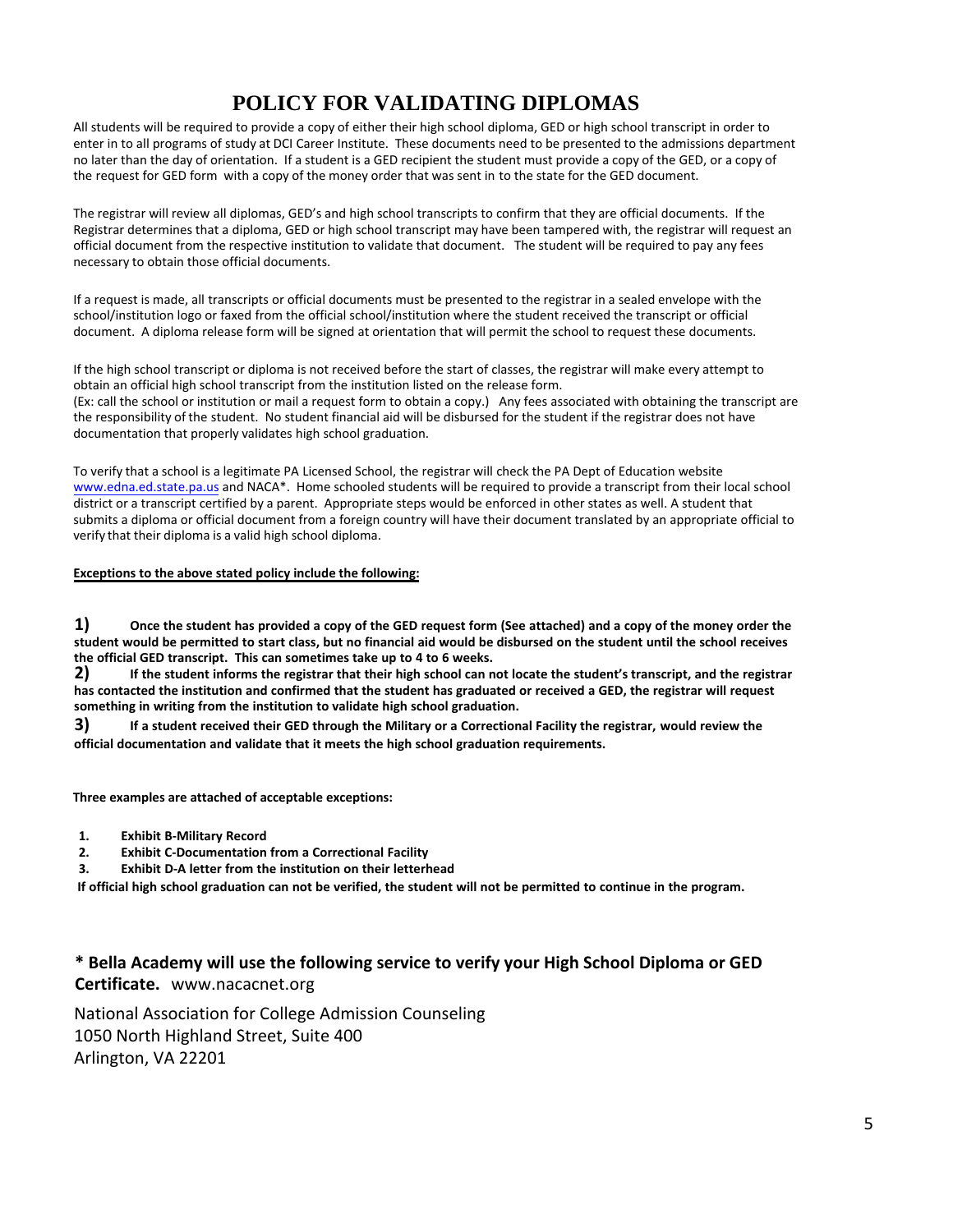# Transfer Students/Re-entry:

Will be accepted in accordance with the Wisconsin Department of Safety and Professional Services rules and regulations and must submit the above materials, as well as:

<span id="page-5-0"></span>• A copy of a transcript of cumulative hours completed, with a breakdown of individual educational areas, i.e. haircutting, permanent waving, coloring or other. Transfer hours that are accepted are counted as both attempted and completed for the purpose of determining when the allowable maximum time frame has been exhausted.

• Certification of hours from the Wisconsin Department of Safety and Professional Services of previously attended school.

• Transfer hours that are accepted and counted both as attempted and completed hours for the determination of when the maximum allowable time frame has been exhausted.

The school will charge a \$175 re-entry fee to students who have withdrawn and wish to re-enter more than 30 days after termination.

<span id="page-5-1"></span>• The tuition rates current at the time of re-entry will apply to the balance of training hours needed for students who re-enroll more than 30 days after the formal withdraw date unless mitigating circumstances apply.

Evaluation period for transfer students is based on actual contracted hours.

# Temporary Training Interruptions

Authorized student absences include illness, hospitalization, jury duty and emergency absences due to death or serious illness in the immediate family. It would be unreasonable to place students not making satisfactory progress on a two-week leave of absence and subsequently, on their return, consider them to be making satisfactory progress. In this respect an instructor will be personally assigned the responsibility to develop a make-up practical and testing schedule in sufficient detail to ensure the student has the opportunity to achieve acceptable standards in attaining Satisfactory Academic Progress. Students whomeet the minimum requirements for attendance and academic progress shall be considered to be making academic progress until the next scheduled evaluation. Students who do not meet such requirements shall be deemed to be on warning. The preceding conditions apply to all students eligible or noneligible to receive financial aid assistance. A student's contract period and maximum time frame will be extended a number of days equal to their approved Leave of Absence.

# <span id="page-5-2"></span>Graduation Requirements

In order to graduate, students must successfully complete the designated work assignments, the required number of hours for their chosen course and \***pass the final written and practical examination with a minimum grade of 80%.** Students will, upon graduation and after financial obligations to Bella Academy of Cosmetology are satisfied, **receive a diploma and transcript for their course of study.** 

## <span id="page-5-3"></span>Return of Title IV Funds: (\*\*Catalog insert.Please see additional Title IV at the end of this catalog)

If a student (parent/guardian in the case of a student under legal age) cancels his/her contract, the cancellation date will be determined by the postmark on written notification or the date said information is delivered to the school's Financial Aid Director/ Owner in person. Should any aid be disbursed prior to the start of class, all funds will be returned in full to the appropriate agency.

#### **If a student completes the program earlier than the estimated time frame stated in the contract, the student's financial aid package may be recalculated and that may result in liabilities owed by the student/and or institution, if applicable.**

The Financial Aid Department administers the Return to Title IV Funds Calculation (R2T4). A student withdrawal can include those students who officially or unofficially withdraw. Examples unofficial withdraw; 1) a student who did not return from an approved or unapproved Leave of Absence, Examples Official withdraw; 1) those who were terminated from enrollment. 2) those who withdrew from the program and notified the school, 3) the school was notified by a second party due to circumstances beyond the student's control. All R2T4 calculations are based on the students last date of attendance as provided by the student's attendance records. The R2T4 determines the amount of aid that was earned. The R2T4 is based on the payment period. After the student has completed 60% of the payment period, no refund is due. The R2T4 is completed for all withdrawals to determine if the student is approved for a post withdrawal disbursement. Credit balances as a result of R2T4 will be dispersed as soon as possible and no later than 14 days after the cancellation of student program.

#### **The calculation for the percent of completion of the payment period is as follows:**

Bella Academy will determine the actual date the student started the payment period and the last date of attendance and will figure the scheduled clock hours within that period of time. The number of clock hours the student was schedule to complete within that payment period is divided by the total number of clock hours in that payment period to determine percent completed. Days a student was on a Leave of Absence are not included in this calculation. Students who owe an overpayment of Pell grants as a result of withdrawal from the program, initially will retain their eligibility for Title IV funding for forty-five (45) days of the earlier of 1) date the school sends the student notification of the over award 2) the date the school was required to notify the student of overpayment. Within thirty (30) days of determining that the student's withdrawal created a repayment of all or part of the Pell Grant, the school must notify the student that she/he must repay the overpayment or make satisfactory arrangements to repay. The student will be notified of overpayment of Title IV funds and that the student's eligibility for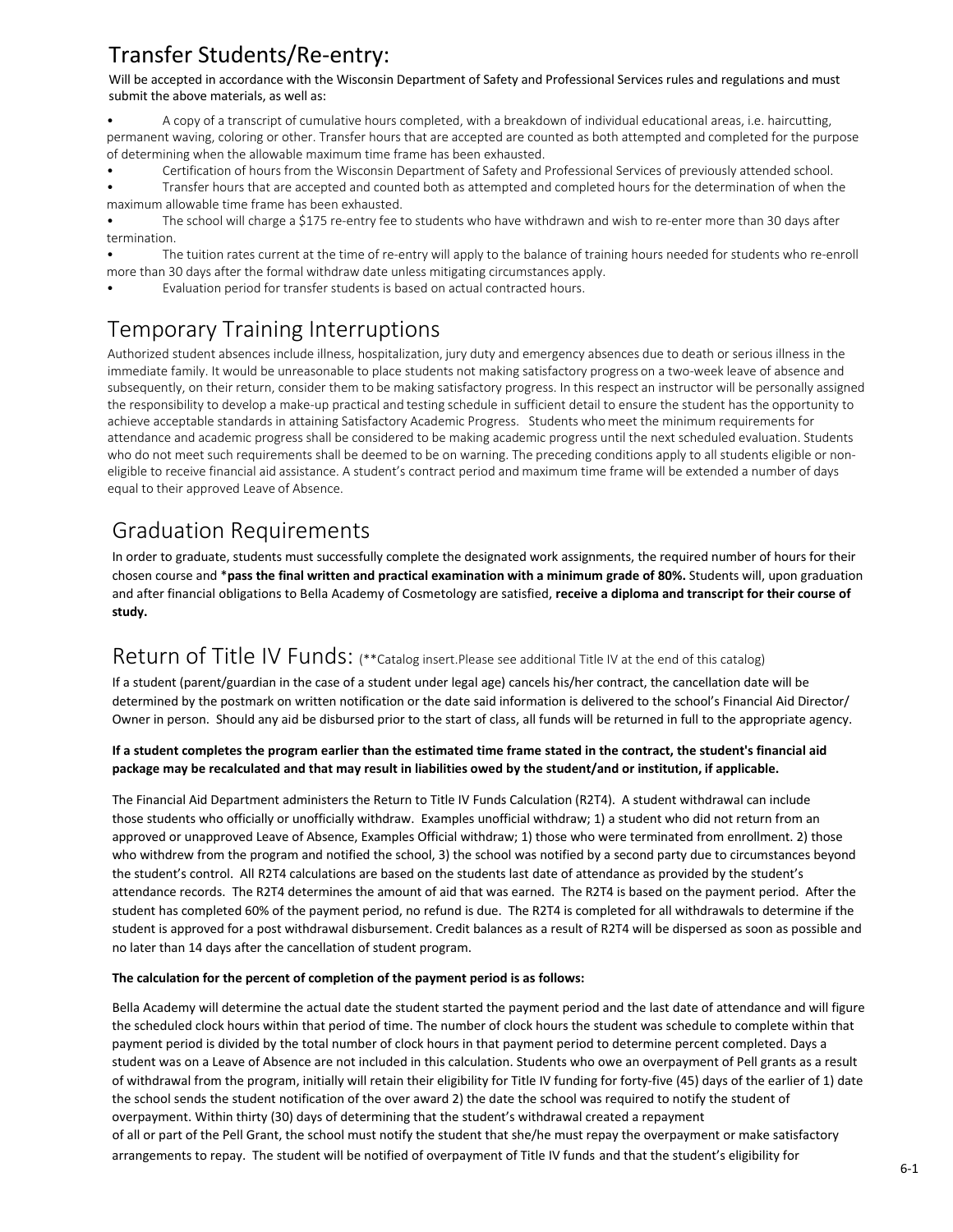additional Title IV aid will cease if the student fails to take a positive action by the forty fifth (45th) day following notification from the school. The student will have the options of paying the overpayment in full or arranging a repayment agreement with the Department of Education. If the student fails to take action to repay during the forty-five (45) days allotted, the school will report this to NSLDS.

 Any student who withdraws officially or unofficially will be made aware of the possible consequences of withdrawing. For financial aid students, repayment on Federal Loans begins 6 months from their last date of attendance. Students who took a full 180 day Leave of Absence (LOA) and who did not return from the LOA will go into immediate repayment.

 The R2T4 does not dictate the schools refund policy and is not based on the student's education charges, only the scheduled time within the payment period in which the student drops. This policy is separate from the schools Institutional Refund Policy. All students who utilize Title IV funding will have the R2T4 calculation completed prior to calculating the Institutional Refund Policy. A student may owe funds for unpaid charges to the school to cover education charges. If the school is required to return federal funds, the school will return Federal Aid disbursed that was credited to the student's account for the payment period in which the student withdrew. The school will refund any unearned Title IV aid due within forty-five (45) days of the date of determination, which is no later than fourteen

If the school is required to return federal funds, the school will return Federal Aid disbursed that was credited to the student's account for the payment period in which the student withdrew. The school will refund any unearned Title IV aid due within forty-five (45) days of the date of determination, which is no later than fourteen (14) days from the last date of attendance. Title IV Refunds are allocated in the following order:

- 1. Unsubsidized Direct Stafford Loans
- 2. Subsidized Direct Stafford Loans
- 3. Direct PLUS Loans
- 4. Federal Pell Grants for which a return of funds is required

If the school is allowed a post withdrawal disbursement, the school will advise the student or parent they have fourteen (14) calendar days from the date the school sent notification to accept a post withdrawal disbursement. A student who qualifies for a post withdrawal disbursement must meet the current award year requirements and time frames for late disbursements. A post withdrawal for Pell Grants of which the student is awarded will be disbursed within forty-five (45) days of the date the school determined the student withdrew. Post withdrawal loan funds a student accepts will be made within one-hundred and eighty (180) days from the date the school determined the student withdrew.

If the schools Institutional Refund Calculation indicates the student still owes the school, the debt to the school must be paid in full before the release of transcripts (unless your state law indicated otherwise).

The school's responsibility in regard to the Return to Title IV funds are as follows:

•Identifying student who have withdrawn and will be affected by the R2T4 Policy.

•Return all unearned Title IV Funds in compliance with The Department of Education requirements.

•Return unearned Title IV Funds that were disbursed to the student where in the student was deemed ineligible, based on the R2T4 calculation. •When possible, the student should notify the school in writing of official withdrawal.

•If the student cancels their decision to withdraw, the student must notify the school in writing within three business days of the date of the original withdrawal. (Should the student complete the program earlier than the estimated date in the contract, the student financial aid package may be recalculated and this may result in liabilities owed by the student and/or the institution if applicable.)

## Institutional Refund Policy:

The Bella Academy of Cosmetology Refund Policy embodies the State of Wisconsin refund policy applies to all terminations for any reason, by either party, including student decision, course or program cancellation, or school closure, and shall apply after the Return of Title IV Funds calculation has

been made, if applicable, to the remaining tuition payments once the student has started actual class attendance. The "percentage of enrollment

time" refers to the number of scheduled class days elapsedfrom the first day of the course until the last day of attendance. If, for any reason, a student

<span id="page-6-0"></span>withdraws or is dismissed by Bella Academy of Cosmetology prior to the commencement of classes, the charge may not exceed 15% of the cost of the

course of instruction or \$100.00, whichever is less. If, for any reason, a student withdraws or is dismissed by Bella Academy of Cosmetology after the commencement of classes, Bella Academy of Cosmetology's refund policy may not permit any charge to the student which exceeds \$150.00, plus the amount shown on the "Partial Refund Chart." In no case may the charge to the student exceed the total cost of the course of instruction. Reasons for being dismissed are listed in the Disciplinary Policy. Examples being; cheating, stealing, falsifying records etc. Partial Refund Chart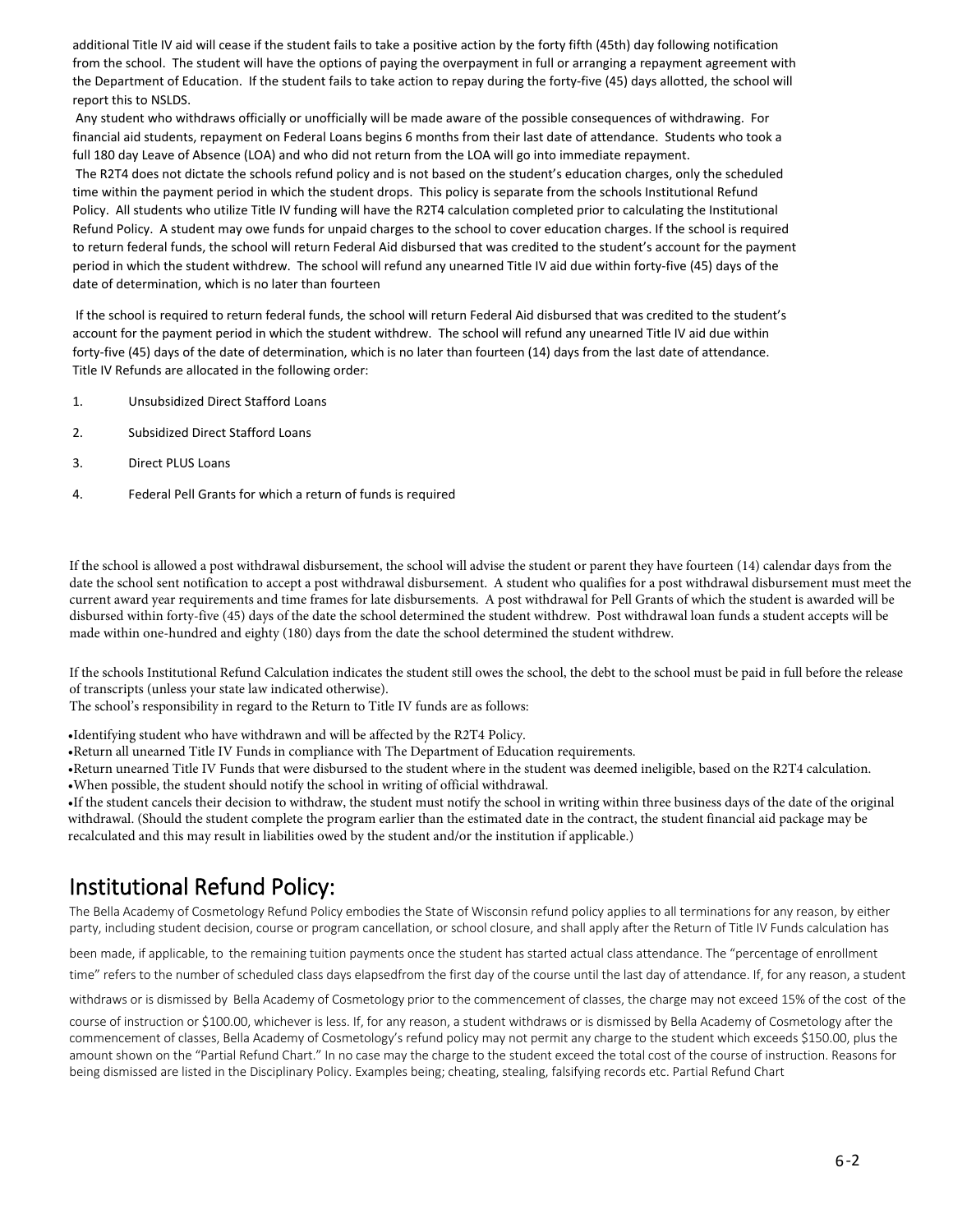from the first day of the course until the last day of attendance. If, for any reason, a student withdraws or is dismissed by Bella Academy of Cosmetology prior to the commencement of classes, the charge may not exceed 15% of the cost of the course of instruction or \$100.00, whichever is less. If, for any reason, a student withdraws or is dismissed by Bella Academy of Cosmetology after the commencement of classes, Bella Academy of Cosmetology's refund policy may not permit any charge to the student which exceeds \$150.00, plus the amount shown on the "Partial Refund Chart." In no case may the charge to the student exceed the total cost of the course of instruction. Reasons for being dismissed are listed in the Disciplinary Policy. Examples being; cheating, stealing, falsifying records etc.

| <b>Partial Refund Chart</b>    |                       |                                      |  |
|--------------------------------|-----------------------|--------------------------------------|--|
| Percentage of enrollment time: | Less than or equal to | Maximum percentage of total cost of  |  |
| Greater than                   |                       | course of instruction may be charged |  |
| 0.01%                          | 4.9%                  | 20%                                  |  |
| 5%                             | 9.09%                 | 30%                                  |  |
| 10%                            | 14.9%                 | 40%                                  |  |
| 15%                            | 24.9%                 | 45%                                  |  |
| 25%                            | 49.9%                 | 70%                                  |  |
| 50%                            | 100%                  | 100%                                 |  |

"Enrollment time" means the number of actual hours completed between the students' actual first day of attendance in the program and the date the student last actually attended class. "Total Time" means the total hours of instruction for the program in which the student is enrolled. Any monies due the student hereunder shall be refunded within thirty (30) days of formal cancellation as defined or formal termination by Bella Academy of Cosmetology, which shall occur no more than fourteen (14) consecutive calendar days from the last day of physical attendance, or the date that the student notifies Bella Academy of Cosmetology of the intention not to return.

Enrollment Fee – not refundable.

Student Kit– Student Supplies Fee will not be canceled or adjusted unless the student returns the student supplies unused and in their original condition within twenty (20) calendar days of receipt of the student supplies.

Refunds will first be made to the source that provided funding to the student, before any refund may be paid to the student. If the selected program is canceled subsequent to the student's enrollment, but before the student started class attendance, Bella Academy of Cosmetology shall provide the student with a full refund of all monies paid (except Enrollment Fee) by the student or provide alternative means for the student's completion of the program. The student shall be entitled to a prorated refund of tuition paid if Bella Academic of Cosmetology permanently closes and no long offers instruction after the student began classes.

## <span id="page-7-0"></span>Maximum Time Frames for Course Completion:

Course length is defined as the period of time required to complete the selected course based on a 34-hour week. Students must complete their chosen course with the minimum number of hours required and not exceed 118% over their original contract date. If a student's graduation exceeds the maximum time frame, a new contract for enrollment must be signed.

#### SATISFACTORY PROGRESS TITLE IV TIME FRAME

- 1. 118 % = 85 % Attendance
- 2. 111 % = 90 % Attendance
- 3. 105 % = 95 % Attendance

How to calculate maximum time frame based on your required attendance rate.

- 1. 1550- hr. Cosmetology Practitioner @ 85 % attendance
- 2. 085 X 1550 hours = 1681.75 hours
- 3.  $1550/1681.75 = 085 = 85\%$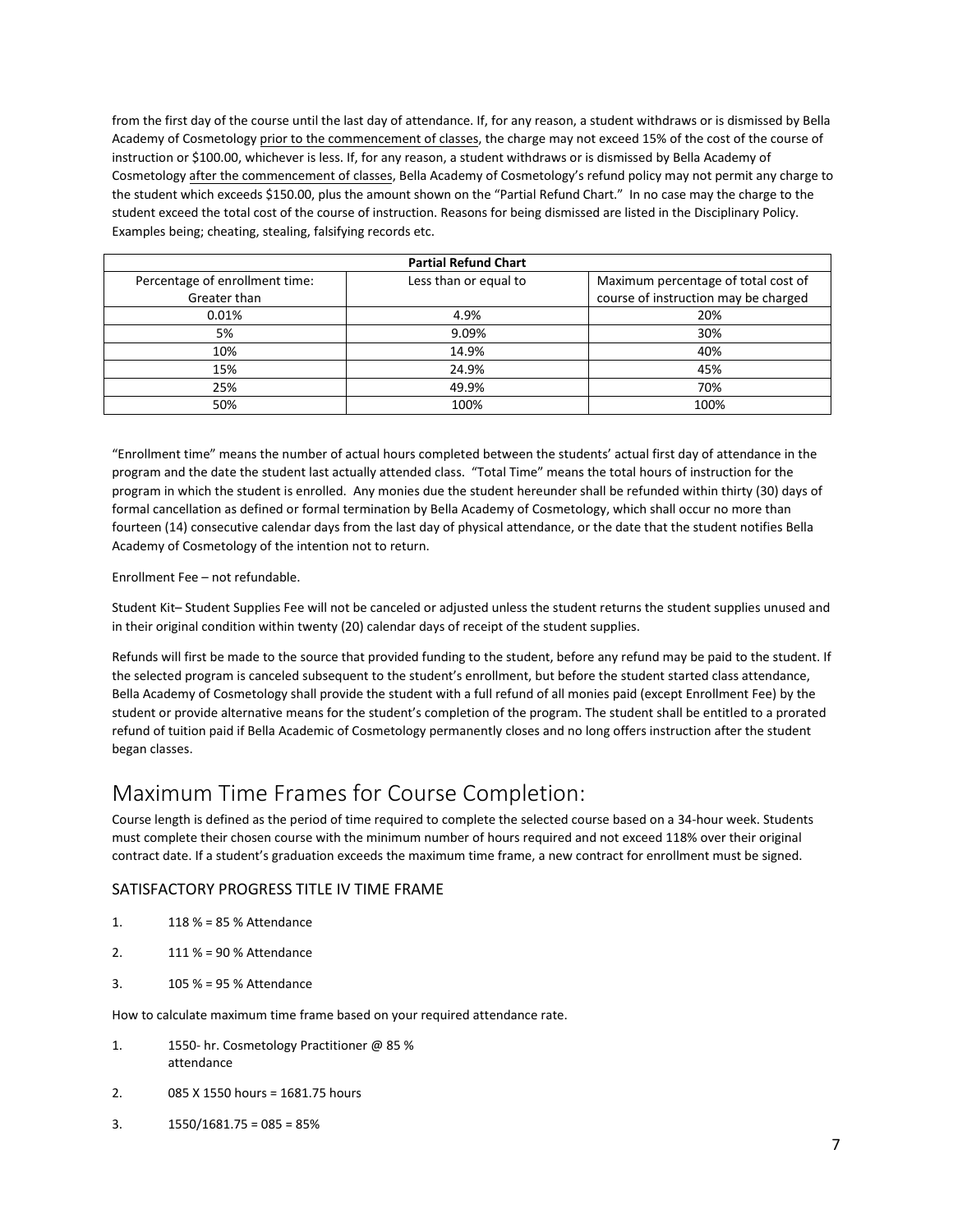# <span id="page-8-0"></span>Licensing Requirements in the State of Wisconsin:

To be licensed in Wisconsin a candidate must do the following;

• Cosmetology Practitioner: Candidate successfully completes a 1550-hour course provided by a Wisconsin licensed school of cosmetology and successfully passes a Wisconsin state board exam.

• Barbering: Candidate successfully completes a 1000-hour course provided by a Wisconsin licensed school of Cosmetology Practitioner/Barbering and successfully passes a Wisconsin state board exam.

# <span id="page-8-1"></span>Physical and Employment Requirements:

Safety requirements with this profession would include wearing shoes that would not be slippery when walking on a damp floor. All hair needs to be swept up following each haircut to minimize accidents. All water spilled should also be wiped up quickly as possible. It is the responsibility of each student to promote a safe work environment. Gloves should be worn during a chemical service to reduce any allergic reaction that an individual may have to certain chemicals. Any product that would accidentally get in the eyes should be flushed thoroughly with water. Seek medical attention if irritation continues. Practitioners will be required to stand for long periods of time and perform work with arms and hands in a raised manner. Some products used in the Cosmetology Practitioner industry may cause an allergic reaction in persons who are sensitive to these chemicals. If you have encountered allergic reactions or are concerned about a reaction, you should consult with your physician prior to enrolling in the program. In addition, the profession requires that you work with sharp and/or hot instruments which could cause injury. Students will be educated on how to work with instruments and the procedure for conditions in which blood may become present. Employees have successfully completed a Cosmetology Practitioner, and have a license or temporary working permit. An employee must have excellent attendance, arrive on time and show respect towards manager, co-workers, and well as patrons of the salon. An employee should always adhere to all salon rules and regulations.

## <span id="page-8-2"></span>Facilities & Equipment

Admissions/Director of Financial Aid Office, 6 Styling Stations on Clinic Floor, 2 Wash Stations, Reception Area, Retail Area 2 Theory Classrooms, Pedicure Area in classroom 1, Manicure Area, in classroom 1, Restroom Facilities, Student Locker area, TV, VCR , DVDs, Power Points

### <span id="page-8-3"></span>SATISFACTORY ACADEMIC PROGRESS POLICY, CLOCK HOURS

The Satisfactory Academic Progress Policy is consistently applied to all students enrolled at the school, including Title IV and non Title IV recipients. It is printed in the catalog to ensure that all students receive a copy prior to enrollment. The policy complies with the guidelines established by the National Accrediting Commission of Career Arts and Sciences (NACCAS) and the federal regulations established by the United States Department of Education.

EVALUATION PERIODS

Students are evaluated for Satisfactory Academic Progress as follows determined by scheduled hours:EVALUATION PERIODS

Students by scheduled hours:<br>•

- Cosmetology Practitioner 450, 900, 1225 hours scheduled.
- Barbering 450, 900 hours scheduled.
- Transfer Students- Midpoint of the contracted hours or the established evaluation periods, whichever comes first.

Evaluations will determine if the student has met the minimum requirements for satisfactory academic progress. The frequency of evaluations ensures that students have had at least one evaluation by midpoint in the course.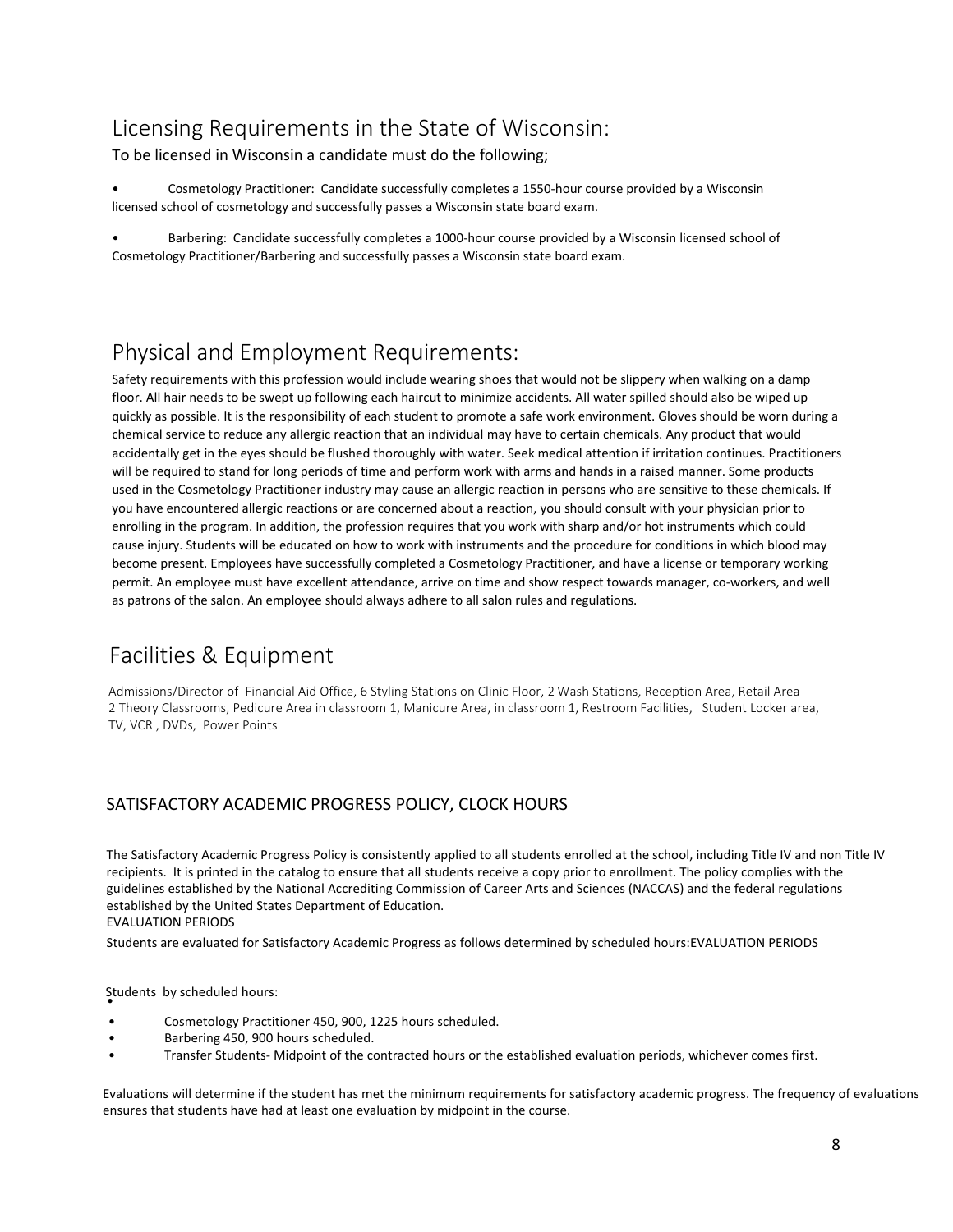## ATTENDANCE PROGRESS EVALUATIONS

<span id="page-9-0"></span>Students are required to attend a minimum of 85% of the hours possible based on the applicable attendance schedule in order to be considered maintaining satisfactory attendance progress. Evaluations are conducted at the end of each evaluation period to determine if the student has met the minimum requirements. The attendance percentage is determined by dividing the total hours accrued by the total number of hours scheduled. At the end of each evaluation period, the school will determine if the student has maintained at least 85% cumulative attendance since the beginning of the course which indicates that, given the same attendance rate, the student will graduate within the maximum time frame allowed.

MAXIMUM TIME FRAME

The maximum time (which does not exceed 150% of the course length) allowed for students to complete each course at satisfactory academic progress is stated below:

Program Maximum Time Allowed

Normal Time Frame to Complete Program / Maximum Time

<span id="page-9-1"></span>

| 1550 Hrs, academic year | 45.6 Weeks  | Maximum 53.79             |
|-------------------------|-------------|---------------------------|
| 1000 Hrs, academic year | 29.41 Weeks | Weeks Maximum 34.70 Weeks |

The maximum time allowed for transfer students who need less than the full course requirements will be determined based on 85% of the scheduled contracted hours. Students who have not completed the course within the maximum time frame may continue as a student at the institution on a cash pay basis.

## <span id="page-9-2"></span>ACADEMIC PROGRESS EVALUATIONS

The qualitative element used to determine academic progress is a reasonable system of grades as determined by assigned academic learning. Students are assigned academic learning and a minimum number of practical experiences. Academic learning is evaluated after each unit of study. Practical assignments are evaluated as completed and counted toward course completion only when rated as satisfactory or better (the computer system will reflect completion of the practical assignment as a 100% rating). If the performance does not meet satisfactory requirements, it is not counted and the performance must be repeated. At least two comprehensive practical skills evaluations will be conducted during the course of study. Practical skills are evaluated according to text proceduresand set forth in practical skills evaluation criteria adopted by the school. Students must maintain a written grade average of 70% and pass a FINAL written and practical at 80% prior to graduation. Students must make up failed or missed tests and incomplete assignments. Numerical grades are considered according to the following scale:

<span id="page-9-4"></span><span id="page-9-3"></span>

| Excellent A 92-100% |         | Satisfactory C 79-70% |               |
|---------------------|---------|-----------------------|---------------|
| Good B              | 80%-91% | Fail                  | 69% and below |

### Make-Up Work/Incompletes:

Failure to complete missed work in the required period may result in suspension. The student is responsible for making an appointment with the appropriate Instructor (who originally made the assignment) to complete missed work. Incompletes will not be given but a student may require additional time or training to complete the work successfully. The student will be given a deadline and a description of work that needs to be completed. The student must arrange incomplete work directly with the instructor. Withdraw and re-entry has no effect on SAP report. Make up hours:

<span id="page-9-5"></span>Beginning as Sophomores (level 2) if/when a student has used all 70 hours (10 days), make up hours will be available Mondays-Fridays with 72 hours prior notice and approval by an Instructor.

### DETERMINATION OF PROGRESS STATUS

Students meeting the minimum requirements for academics and attendance at the evaluation point are considered to be making satisfactory academic progress until the next scheduled evaluation. Students will receive a hard-copy of their Satisfactory Academic Progress Determination at the time of each of the evaluations. Students deemed not maintaining Satisfactory Academic Progress may have their Title IV Funding interrupted, unless the student is on warning or has prevailed upon appeal resulting in a status of probation.

### WARNING

Students who fail to meet minimum requirements for attendance or academic progress are placed on warning and considered to be making satisfactory academic progress while during the warning period. The student will be advised in writing on the actions required to attain satisfactory academic progress by the next evaluation. If at the end of the warning period, the student has still not met both the attendance and academic requirements, he/she may be placed on probation and, if applicable, students may be deemed ineligible to receive Title IV funds.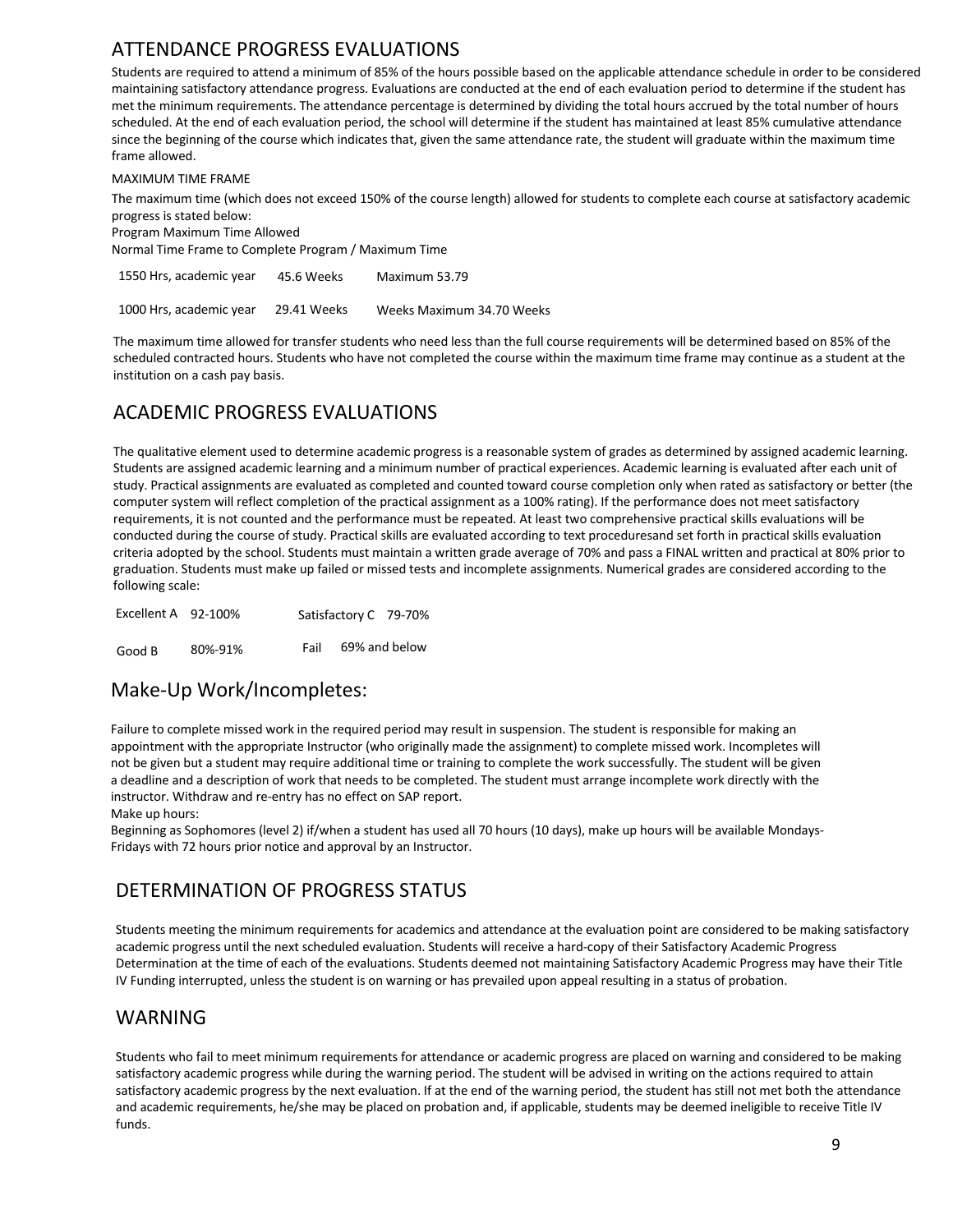## PROBATION, RE-ESTABLISHMENT OF SATISFACTORY ACADEMIC PROGRESS

Students who fail to meet minimum requirements for attendance or academic progress after the warning period will be placed on probation and considered to be making satisfactory academic progress while during the probationary period, if the student appeals the decision, and prevails upon appeal. Additionally, only students who have the ability to meet the Satisfactory Academic Progress Policy standards by the end of the evaluation period may be placed on probation. Students placed on an academic plan must be able to meet requirements set forth in the academic plan by the end of the next evaluation period. Students who are progressing according to their specific academic plan will be considered making Satisfactory Academic Progress. The student will be advised in writing of the actions required to attain satisfactory academic progress by the next evaluation. If at the end of the probationary period, the student has still not met both the attendance and academic requirements required for satisfactory academic progress or by the academic plan, he/she will be determined as NOT making satisfactory academic progress and, if applicable, students will not be deemed eligible to receive Title IV funds.

<span id="page-10-0"></span>Probation occurs when a student appeals their loss of eligibility and has their eligibility reinstated. Probation period will last for one payment period, during which the student may continue to receive FSA funds. Conditions may be established that the student must meet by the end of the probationary period. Students who fail to make sap, or meet established conditions, at the end of the probation period lose their aid eligibility. Students may re-establish satisfactory academic progress and Title IV aid, as applicable, by meeting minimum attendance and academic requirements by the end of the warning or probationary period

### <span id="page-10-1"></span>INTERRUPTIONS, COURSE INCOMPLETES, WITHDRAWALS

If enrollment is temporarily interrupted for a Leave of Absence, the student will return to school in the same progress status as prior to the leave of absence. Hours elapsed during a leave of absence will extend the student's contract period and maximum time frame by the same number of days taken in the leave of absence and will not be included in the student's cumulative attendance percentage calculation. Students who withdraw prior to completion of the course and wish to re-enroll will return in the same satisfactory academic progress status as at the time of withdrawal.

### APPEAL PROCEDURE

If a student is determined to not be making satisfactory academic progress, the student may appeal the determination within ten calendar days. Reasons for which students may appeal a negative progress determination include death of a relative, an injury or illness of the student, or any other allowable special or mitigating circumstance. The student must submit a written appeal to the school on the designated form describing why they failed to meet satisfactory academic progress standards, along with supporting documentation of the reasons why the determination should be reversed. This information should include what has changed about the student's situation that will allow them to achieve Satisfactory Academic Progress by the next evaluation point. Appeal documents will be reviewed and a decision will be made and reported to the student within 30 calendar days. The appeal and decision documents will be retained in the student file. If the student prevails upon appeal, the satisfactory academic progress determination will be reversed and federal financial aid will be reinstated, if applicable.

## NONCREDIT, REMEDIAL COURSES, REPETITIONS

<span id="page-10-2"></span>Noncredit, remedial courses, and repetitions do not apply to this institution. Therefore, these items have no effect upon the school's satisfactory academic progress standards.

## TRANSFER HOURS

With regard to Satisfactory Academic Progress, a student's transfer hours will be counted as both attempted and earned hours for the purpose of determining when the allowable maximum time frame has been exhausted.

## <span id="page-10-3"></span>Student File Access and Release of Information:

Students and parents or guardians of dependent minors have the right to gain access to their cumulative records by appointment and under the supervision of an instructor. Information pertaining to a student's record will only be released to other individuals or family members with the written permission of the student.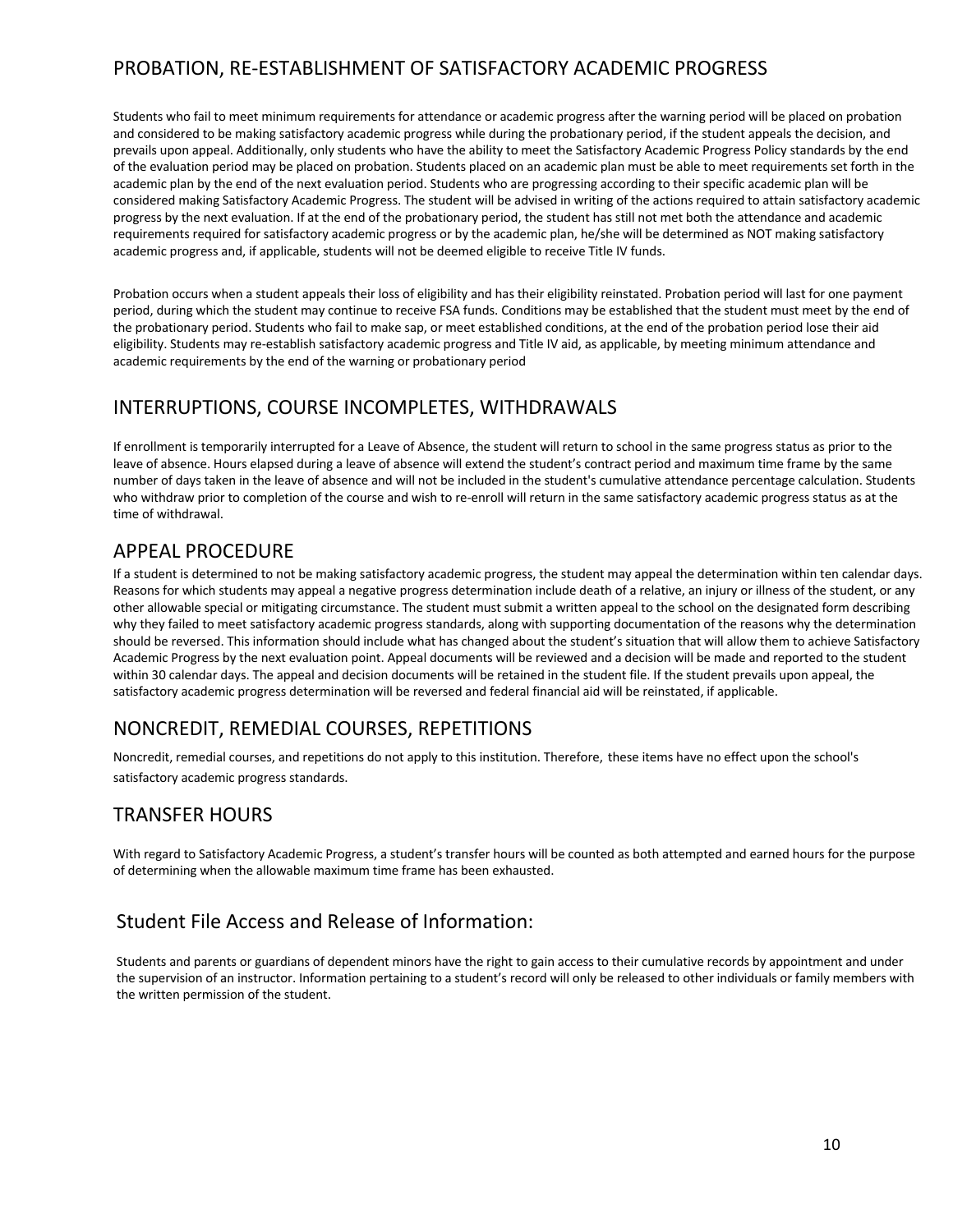# <span id="page-11-0"></span>Absenteeism and Tardiness:

Attendance and punctuality are essential to a quality education and are solely the student's responsibility. If a student is unable to attend classes at Bella Academy of Cosmetology because of illness or other personal reasons, the student must notify an instructor by 8:45 before the start of classes on each day of absence. Any absence due to illness or injury must be documented with a statement from a physician. A students absence is unexused, unless correlating documentation to why is presented.

# <span id="page-11-1"></span>Additional Tuition Charges:

If a student is absent more than ten days (excused) of the program schedule (1550 hrs. for Cosmetology Practitioner, 1000 hrs. for Barbering, the student will pay \$30.00 per day for coursework to be completed outside the scheduled 1550 hours course. If a student must attend Bella Academy of Cosmetology longer than the prescribed time allotted for the course of study, (1550 hours for the Cosmetology Practitioner, 1000 hrs. for Barbering) the student must pay an additional Contract Overage Fee of \$30.00 per day. The additional daily fee, or any portion thereof, may be waived with the approval of a Director to the student's submittal of a waiver and ability to demonstrate that the circumstances warrant such a waiver.

## <span id="page-11-2"></span>Leave of Absence Policy:

Guidelines: A Leave of Absence (LOA) will be granted if the request meets the following:

- Submitted to the school in advance unless prevented by unforeseen circumstances. \*\*\*
- Submitted in writing, signed and dated with reasons for request explained in full.
- Request must be approved by school official.
- To request a full one hundred eighty (180) day LOA, complete documentation and certain conditions will be needed--i.e.: jury duty, military reasons including National Guard requirements, circumstances meeting criteria covered under FMLA (Family & Medical Leave Act of 1993).

#### Details

- A LOA is a temporary interruption in a future professional's\* program of study and refers to a specific time period when a future professional is not in attendance. Student is not considered withdrawn.
- LOAs are granted in multiples of thirty (30) days (30, 60, 90, 120, 150, 180 days).
- Multiple LOAs may be granted in any 12-month period with a minimum increment of thirty (30) days.
- LOA has no effect on the "Satisfactory Academic Progress Standard". \*\*
- If the future professional was deemed to be maintaining Satisfactory Academic Progress prior to LOA or withdrawal of training, upon returning, the future professional is deemed in good standing and may continue the program of study from the point of interruption.
- LOA timeframe does not involve any additional charges.
- Total number of days allowed for a Leave of Absence may not exceed 180 days in a 12-month period.
- Future professionals on an approved LOA need to be aware that the LOA may affect financial aid.

Therefore, before final consideration is given to grant a LOA—a Financial Aid Advisor will meet with the future professional and provide information regarding the following:

- loan obligations
- possible revisions in the aid package
- deferment options
- notification to lending institutions
- possible deferment cancellation
- possible effects on veterans' benefits
- exhaustion of grace periods
- consequences of not returning to Bella Academy of Cosmetology at the expiration of the LOA
- other, as appropriate

For future professionals receiving Title IV funds, all Guidelines below must be adhered to or: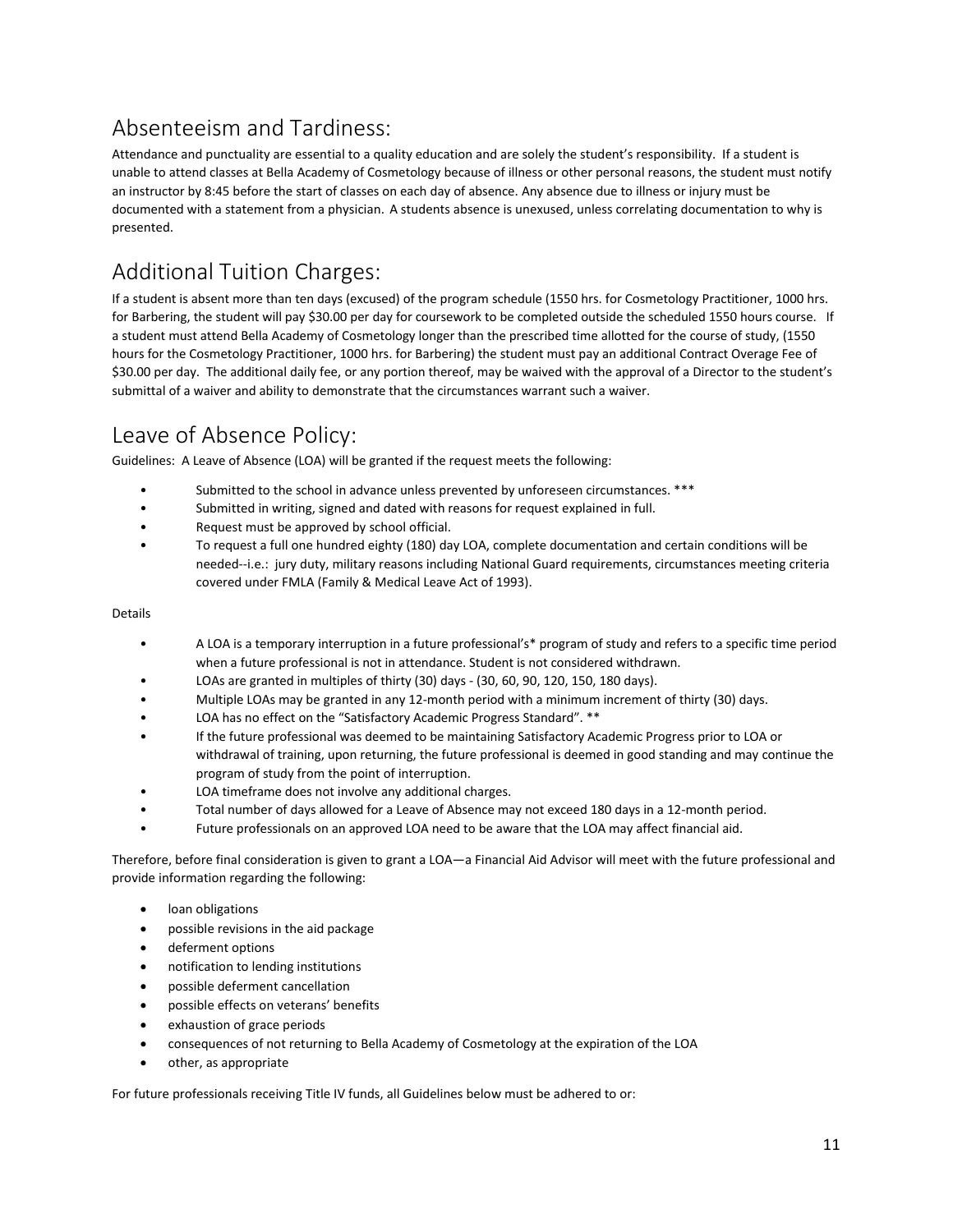- Professional will be considered withdrawn.
- Future professional who has been granted an LOA will be considered withdrawn if he/she does not return to school at the end of the LOA. In that case, the withdrawal date will be the last day of recorded attendance at Bella Academy of Cosmetology.
- Should withdrawal result, a future professional's grace period for a Title IV program loan might be exhausted.

LOAs are subject to verification and submission of supporting documentation, will only be granted for good cause and must be approved in advance by Bella Academy of Cosmetology. Bella Academy of Cosmetology may request a doctor's statement when appropriate as a condition prior to granting and/or extending a LOA. LOAs may be granted for a period of not more than 180 days maximum per year and will not be extended. At the conclusion of the approved LOA or when a student re-enrolls, the student must return to Bella Academy of Cosmetology at the same academic status as when leave was taken. Failure of a student to return to Bella Academy of Cosmetology upon the expiration of the LOA will be considered a voluntary termination of enrollment. During the leave of absence, a student will not be eligible to accrue extra hours, i.e. job shadow, etc. The student's contract period will be extended by the same number of days taken in the LOA and such changes to the contact period will be documented in the following ways;

- Changes to the enrollment agreement will be initialed by all parties
- An addendum to the enrollment agreement must be signed by all parties.

Should a student not provide the request prior to the LOA due to unforseen circumstances, Bella Academy will grant the LOA if:

- Bella Academy can document the reason for its decision
- Bella Academy can collect the request form from the student at a later date
- Bella Academy marks the start date of the approved LOA as the first date the student is unable to attend

<span id="page-12-0"></span>No additional Title IV assistance is available while a student is on a LOA. Since an institution may not assess any additional charges to a student returning from a LOA, the institution may not award any additional Title IV aid until the student has completed the coursework in which the student was enrolled when the leave was granted. When a student fails to return from a leave of absence at an institution not required to take attendance, if a student does not return to the school at the expiration of an approved LOA (or a student takes an unapproved LOA), the student's withdrawal date is the date the student began the LOA. At an institution required to take attendance, the withdrawal date for the same student would always be the student's last day of attendance. Explanation of consequences of withdrawal to loan recipients granted a leave of absence a student who is granted an approved LOA remains in an in-school status for Title IV loan repayment purposes. If a student on an approved LOA fails to return, the school must report to the loan holder the student's change in enrollment status as of the withdrawal date. One possible consequence of not returning from a LOA is that a student's grace period for a Title IV program loan might be exhausted. Therefore, in order for a LOA to be an approved LOA, prior to granting a leave of absence, a school must inform a student who is a Title IV loan recipient of the possible consequences a withdrawal may have on the student's loan repayment.

## <span id="page-12-1"></span>Employment Assistance

<span id="page-12-2"></span>Bella Academy of Cosmetology does not guarantee employment to its students; however, it does provide placement assistance which includes: identifying employment opportunities, advising students on appropriate means of realizing these opportunities and assisting students by identifying and posting job opportunities when available.

## <span id="page-12-3"></span>National/State Median Wage Information:

The National and State median wage information can be found at: www.careerinfonet.org

## Outcome rates:

From the most recent annual report year 2019; **Graduation: 60% Placement: 100% Licensure: 88.57%**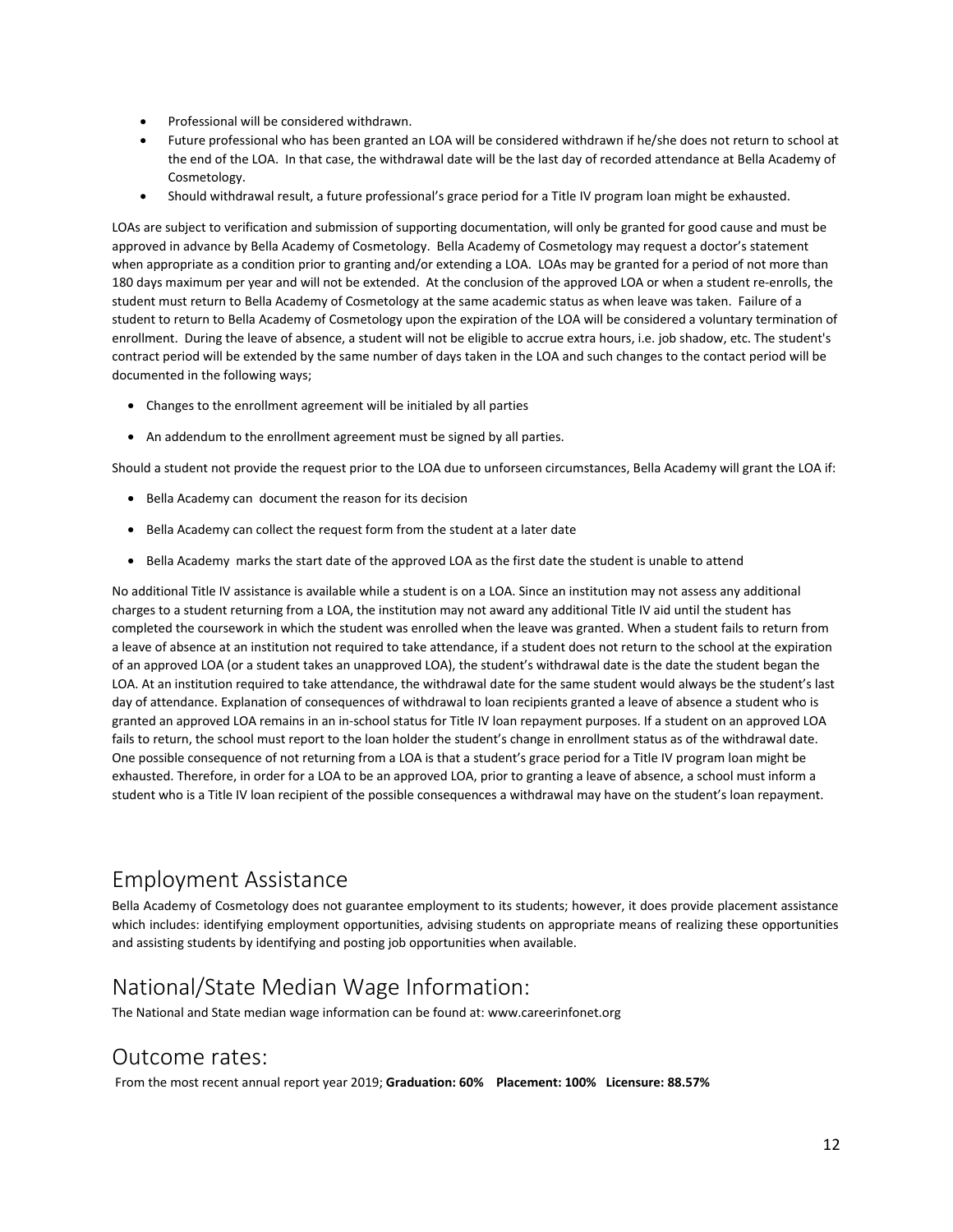# <span id="page-13-0"></span>Student Conduct Policy:

Students, instructors and staff are expected to conduct themselves in a dignified and professional manner at all times. Discipline may be addressed by verbal reprimand, written reprimand, suspension and/or termination for conduct that disrupts Bella Academy of Cosmetology operations or reflects unfavorably in any way upon Bella Academy of Cosmetology. A student who receives a suspension notice (sent home) because of conduct will not be admitted back into Bella Academy of Cosmetology until Bella Academy of Cosmetology is assured, that such actions will not be repeated. A second suspension notice may result in immediate termination of enrollment or employment.

# <span id="page-13-1"></span>Disciplinary Procedure:

The following is a list of incidents that will result in disciplinary action. Disciplinary action will include 1) Verbal warning for 1st incident; 2) Written warning for 2nd incident; 3) Suspension or Termination for 3rd incident:

- Use of cell phone while clocked in and accruing hours without permission
- No call or no show day of class, and chronic tardiness
- Use of obscene, vulgar or profane language.
- Clocking in or out for other students.
- Causing dissent among staff or students including, but not limited to, bullying, malicious gossip, physical or verbal abuse. \*
- Immoral, improper, or unprofessional conduct. \*
- Refusing to provide services or being disrespectful to clients. \*
- Breach of Confidentiality. \*
- Disrespect to instructors or staff of Bella Academy of Cosmetology. \*

The following is a list of incidents that are causes for immediate termination:

- Stealing from Bella Academy of Cosmetology, patrons or other students.
- Cheating, dishonesty or falsification of records.
- \*Where noted, first occurrence may result in immediate termination.

Conditions for Re-entrance after dismissal due to Unsatisfactory Conduct:

Students who are terminated for non-conformance to Bella Academy of Cosmetology policy and procedures may appeal the termination. The student must submit a written appeal to Bella Academy of Cosmetology, along with any supporting documentation and reasons why the termination should be reversed and a request for a re-evaluation based on the evidence submitted. The appeal must be received by Bella Academy of Cosmetology within five (5) class days of the termination. Should a student fail to appeal within the allotted time, the decision to terminate is final. Should a student receive favorable results upon appeal and Bella Academy of Cosmetology is assured the violations of its policy and procedures would not continue, the student will be re-entered in the course.

## Non-Discrimination Policy

Bella Academy of Cosmetology admits students of any age, sex, race, marital status, religion, color, national and ethnic origin, creed or political affiliation to all the rights, privileges, programs, and activities generally accorded or made available to students at the school. It does not discriminate on the basis of age, sex, race, marital status, religion, color, national and ethnic origin, creed or political affiliation in administration of its educational policies, admissions policies, financial aid programs and other school-administered programs. Inquiries concerning compliance with Title VI of the Civil Rights Act of 1964, Title IX of the Education Amendments of 1972 and Section 504 of the Rehabilitation Act of 1973 regarding activities relating to ensuring nondiscrimination in the admission and treatment of students, curriculum and course offerings, student policies, services and activities relating to ensuring non-discrimination in employment policies and practices may be directed to the Director of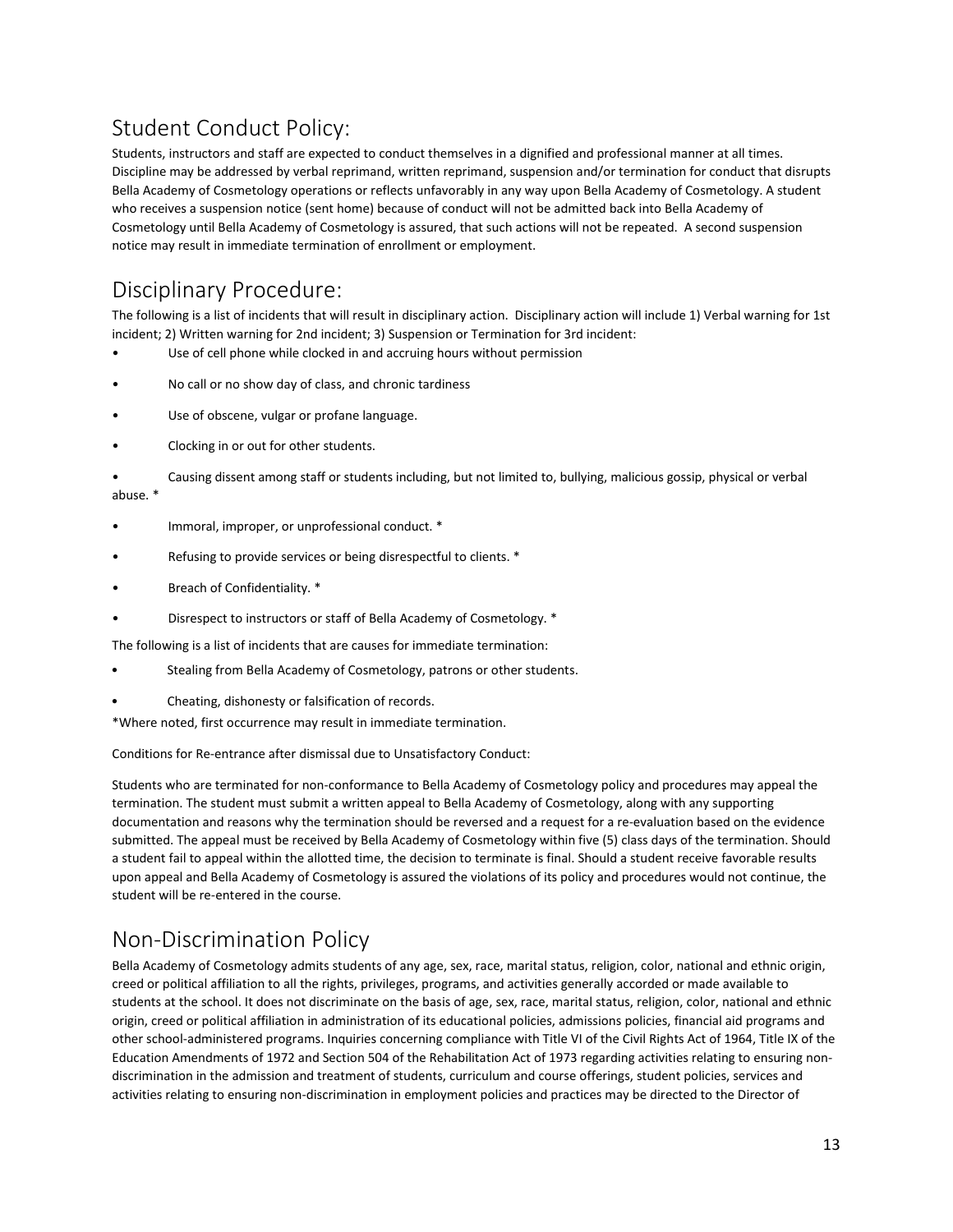School. The Academy does not recruit students already attending or enrolled at another school offering similar programs of study. All prospective applicants (new, transfer students, and students requesting re-entry) must meet with an Academy representative.

## <span id="page-14-0"></span>Cosmetology Practitioner, Barbering:

There are many opportunities open to licensed cosmetologists. Bella Academy of Cosmetology prepares all graduates for the licensing exam and entry level positions in hair salons and spa salons. Additional industry experience could lead to employment in management, as product knowledge trainers, manufacturer/distribution sales consultants, platform artists, sales associates, educators, regional representatives for corporate chain salons/cosmetology schools, as well as salon and school owners.

# <span id="page-14-1"></span>Required Level of Achievement (All Courses):

The student should successfully complete a written exam with a grade of 70% or higher\*. The student will also be evaluated on classroom and service techniques. These evaluations will be graded at an 70% or higher achievement level.\* Courses of study will be comprised of different levels of learning, much like traditional methods of higher education. Each student begins at a freshman level and progresses through each level until completion as a senior. Career training at Bella Academy of Cosmetology consists of theory, as well as practical instruction. The theory portion of instruction will be integrated throughout every level of learning and will be comprised of principles and procedures used in cosmetology. In a classroom setting, the theory of the subject matter is introduced, as well as put into practice on mannequins, students and models. When the student is ready to apply the knowledge in a professional setting, the student will be scheduled for the clinic floor. Here, actual clients will receive the professional services from our students as the students gain "hands on" experience.

#### **\*Graduation requires passing the final written and practical examination with a minimum grade of 80%**

Performance objectives: Upon completion of the Cosmetology and Barbering course, the student will have knowledge in the following subjects:

- Bacteriology and Safety and Sanitation/Sterilization
- Tools and Equipment
- All areas of Haircutting, Hairstyling, Scalp Treatments, and Nail Care
- Shampooing and Conditioning
- Wigs/Hair Pieces and Wefts
- Chemical Texture Services
- Hair Color Services
- Shaving and Beard Trimming
- Anatomy and Physiology
- Product Knowledge/Customer Service
- Laws, Rules, Personal Ethics and the History of Cosmetology

## <span id="page-14-2"></span>Cosmetology Practitioner Course Curriculum:

Bella Academy of Cosmetology offers a 1550-hour training program in Cosmetology Practitioner, which meets the state standards for Wisconsin including the following areas of instruction and training:

- 580 Hours Principles and techniques of haircutting, hair tapering, clipper cuts, razor cutting, hairstyling, curling, thermal waving, finger waving, roller setting, pin curl placement, blow drying, shampoos, scalp and hair treatments, conditioning, reconditioning, hair analysis and care of hairpieces, wigs and wefts.
- 577 Hours Principles and techniques of hair straightening, relaxing, thermal hair straightening, blow outs, hair styling, permanent waving, hair coloring, tinting, bleaching, chemical relaxing and chemistry.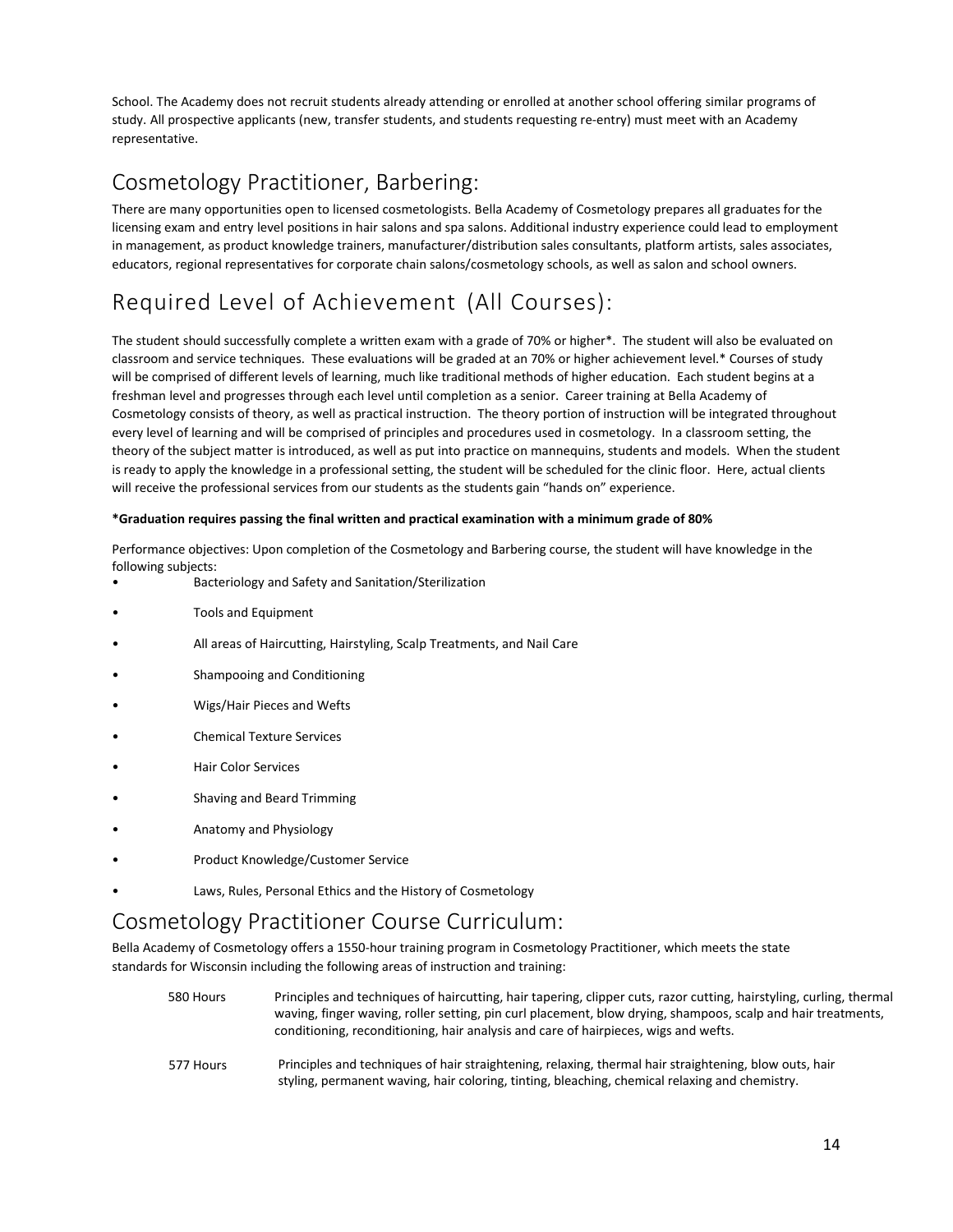| 115 Hours | Individual student needs, industry trends and electives (e.g. recordkeeping, mathematics,<br>communications, human relations, public relations, first aid, etc.)                                                                                                                                                                         |
|-----------|------------------------------------------------------------------------------------------------------------------------------------------------------------------------------------------------------------------------------------------------------------------------------------------------------------------------------------------|
| 95 Hours  | Principles and techniques of beard and mustache shaping, shaving, trimming, superfluous hair removal, waxing,<br>facials, facial massage, facial make-up, eyelashes, light therapy, basic principles of electricity, introduction to<br>electrology, skin care treatments and skin chemical procedures, tools, equipment and implements. |
| 50 Hours  | Principles and techniques of anatomy and physiology of the hair, skin, and nails and disorders of<br>the hair, skin, scalp and nails.                                                                                                                                                                                                    |
| 30 Hours  | Product knowledge, product use, safety and sales, preparing and consulting with customer for<br>services, effective communications and human relations.                                                                                                                                                                                  |
| 40 Hours  | Bacteriology, infection control, sterilization, and sanitation, tools, product and equipment use and<br>safety.                                                                                                                                                                                                                          |
| 35 Hours  | Principles and techniques of manicuring, including nail enhancement services.                                                                                                                                                                                                                                                            |
| 18 Hours  | Laws, rules and professional ethics and history of Barbering and Cosmetology Practitioner,<br>packages and payroll deductions, licensing requirements and regulations and fundamentals of<br>business management.                                                                                                                        |
| 10 Hours  | Hygiene, health, grooming and personal development.                                                                                                                                                                                                                                                                                      |

The student cosmetology practitioner is taught by a qualified instructor. Attention is given in the areas of weakness on an individual basis. The course has a total of 1550 hour comprised of practical and theory training required by the State of Wisconsin licenser is a minimum of 1550. The course of instruction is based on the Milady's Standard Text of Cosmetology (13<sup>th</sup> edition) in conjunction with training materials from professional companies including Matrix, Paul Mitchell, OPI, and other companies available to them. Bella Academy is founded on providing the student with a solid foundation in the art of cosmetology. It will give the student a platform to grow and expand in the industry.

## <span id="page-15-0"></span>Student Kit includes:

| <b>Books:</b><br>Milady Textbook<br>Milady Theory Workbook<br>Milady Practical Workbook<br>Milady Exam Review                                      | <b>Chemical Equipment/Tools:</b><br>supplied by school                                                           |
|----------------------------------------------------------------------------------------------------------------------------------------------------|------------------------------------------------------------------------------------------------------------------|
| <b>Styling Equipment/Tools:</b><br>Blow-Dryer<br>1 Inch Marcel Curling Iron<br>3/4 Inch Marcel Curling Iron<br>1 Inch Flat Iron                    | Nail Equipment/Tools / Makeup<br>Manicure Set, Pedicure set<br>11 Piece Cosmetic Brush Set<br>Cosmetic Kit       |
| <b>Cutting Equipment/Tools:</b><br>Clipper w/Attachments<br>Trimmer<br><b>Thinning Shears</b><br>Shears, Manikin Shears<br>Razor<br>Blades (Razor) | <b>Misc. Supplies:</b><br>Train case<br>2 Female Manikins, Clamp<br>Smock/Apron<br><b>Water Bottle</b><br>Mirror |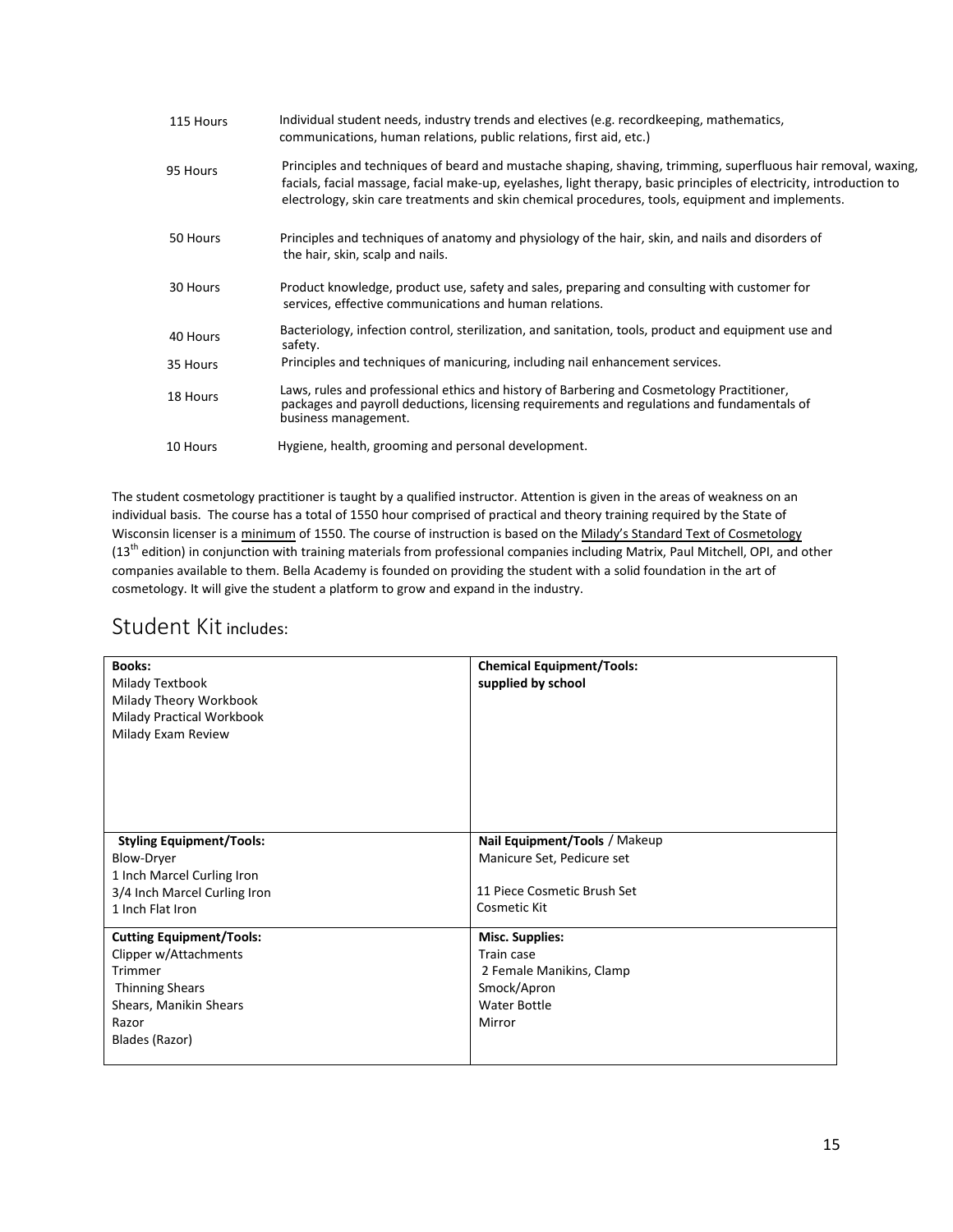| <b>Combs and Brushes:</b>                                                                                   | <b>Hair Clips:</b>       |
|-------------------------------------------------------------------------------------------------------------|--------------------------|
| Imitation Bone Comb Set                                                                                     | 6 Aluminum Section Clips |
| Pro Detangler Student Edition                                                                               | 12 2" Jaw Clips          |
| Ultimate Brush Set                                                                                          | 4 Gator clips            |
| Extra Large Fluff Comb                                                                                      |                          |
| Fine Tooth Pintail Comb                                                                                     |                          |
| <b>Marceling Comb</b>                                                                                       |                          |
|                                                                                                             |                          |
|                                                                                                             |                          |
|                                                                                                             |                          |
|                                                                                                             |                          |
|                                                                                                             |                          |
|                                                                                                             |                          |
|                                                                                                             |                          |
|                                                                                                             |                          |
| .<br>$\sim$<br>$\cdot$ $\cdot$ $\cdot$ $\cdot$<br>$\sim$<br>$\cdot$ $\cdot$ $\cdot$ $\cdot$ $\cdot$ $\cdot$ | .                        |

All kit supplies are guaranteed to be in working order by Bella Academy for 30 days upon the signature and date of supply list. After 30 days kit items will be replaced at the student's expense.

## <span id="page-16-0"></span>Barbering Curriculum:

Bella Academy of Cosmetology offers a 1000-hour training program in Barbering, which meets the state standards for Wisconsin including the following areas of instruction and training:

5 Hours Hygiene, grooming and personal Development

25 Hours Bacteriology, sterilization and sanitation

13 Hours Tools, equipment and implements

500 Hours Haircutting, hair tapering, (clipper-cuts), razor cutting, hairstyling, curling, thermal waving, finger waving roller setting, pin curl placement, blow-drying, shampoos, scalp and hair treatments, conditioning, reconditioning, hair analysis, and care of hairpieces, wig and wefts.

337 Hair straightening, hair relaxing, thermal hair straightening, blow-outs, permanents, hair coloring, tinting, bleaching, chemistry.

50 Shaving, beard and mustache shaping and trimming

15 Anatomy and physiology of the hair, skin and disorders of the hair, skin, and scalp

15 Product knowledge, product use and sales, preparing and consulting with customer for service.

18 Laws, rules, professional ethics and history of Barbering

 22 Individual student needs, industry trends and electives (e.g. record keeping, mathematics, communication, human relations, public relations, first aid, etc.)

Grand total of 1000 hours

#### **Performance Objectives**

Upon completion of the Barbering course, the student will have knowledge in the following subjects:

- Bacteriology and Safety and Sanitation/Sterilization
- Tools and Equipment
- All areas of Haircutting, Hairstyling, Scalp Treatments
- Shampooing and Conditioning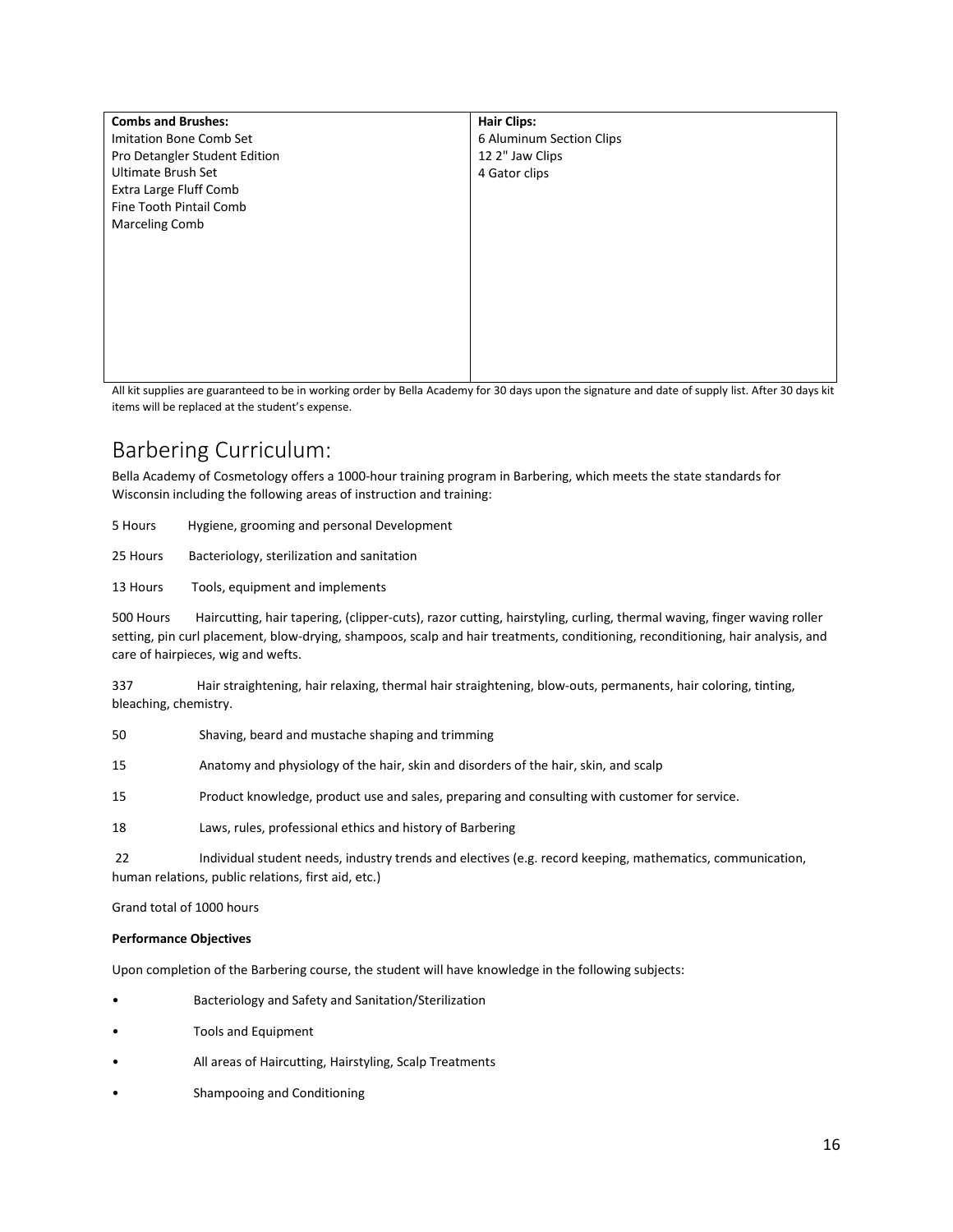- Wigs/Hair Pieces and Wefts
- Chemical Texture Services
- Hair Color Services
- Shaving and Beard Trimming
- Anatomy and Physiology
- Product Knowledge/Customer Service
- Laws, Rules, Personal Ethics and the History of Barbering

#### **Barbering student kit**

| <b>Books:</b>                                                            | <b>Combs &amp; Brushes Continued</b> |
|--------------------------------------------------------------------------|--------------------------------------|
| Milady Standard Barber-Styling Textbook                                  | 7-Row Nylon Brush                    |
| Milady Standard Practical Workbook for                                   | Vent Brush                           |
| Barbering                                                                | <b>Styling Brush</b><br>Paddle Brush |
| Milady Theory Workbook for Barbering<br>Milady Exam Review for Barbering |                                      |
|                                                                          |                                      |
|                                                                          |                                      |
| <b>Styling Equipment/Tools:</b>                                          | <b>Hair Clips:</b>                   |
| Blow-Dryer                                                               | <b>Plastic Vent Clips</b>            |
| 1/2 Marcel Curling Iron                                                  | Plastic Duck Bill-Clips              |
| 1 Inch Marcel Curling Iron                                               |                                      |
| 1 Inch Flat Iron                                                         |                                      |
|                                                                          |                                      |
| <b>Cutting Equipment/Tools:</b>                                          | <b>Chemical Equipment/Tools:</b>     |
| Clipper w/ Attachments                                                   | Supplied by the school               |
| Trimmer/T-Edger                                                          |                                      |
| <b>Thinning Shear</b><br>Shear                                           |                                      |
| Razor                                                                    |                                      |
| 5-Blades (Razor)                                                         |                                      |
|                                                                          |                                      |
|                                                                          |                                      |
|                                                                          |                                      |
|                                                                          |                                      |
|                                                                          |                                      |
|                                                                          |                                      |
|                                                                          |                                      |
| <b>Combs &amp; Brushes:</b>                                              | <b>Misc. Supplies:</b>               |
| 8 All-Purpose                                                            | <b>Train Case</b>                    |
| 4 Rat Tail                                                               | Manikins: 2 Male, 1 Female           |
| Comb w/ Metal Lift                                                       | Smock/Apron                          |
| Detangling Comb                                                          | <b>Water Bottle</b>                  |
| <b>Clipper Comb</b>                                                      |                                      |
| 2 Foiling Combs<br><b>Barber Comb</b>                                    |                                      |
| Round Brush                                                              |                                      |
|                                                                          |                                      |
|                                                                          |                                      |
|                                                                          |                                      |
|                                                                          |                                      |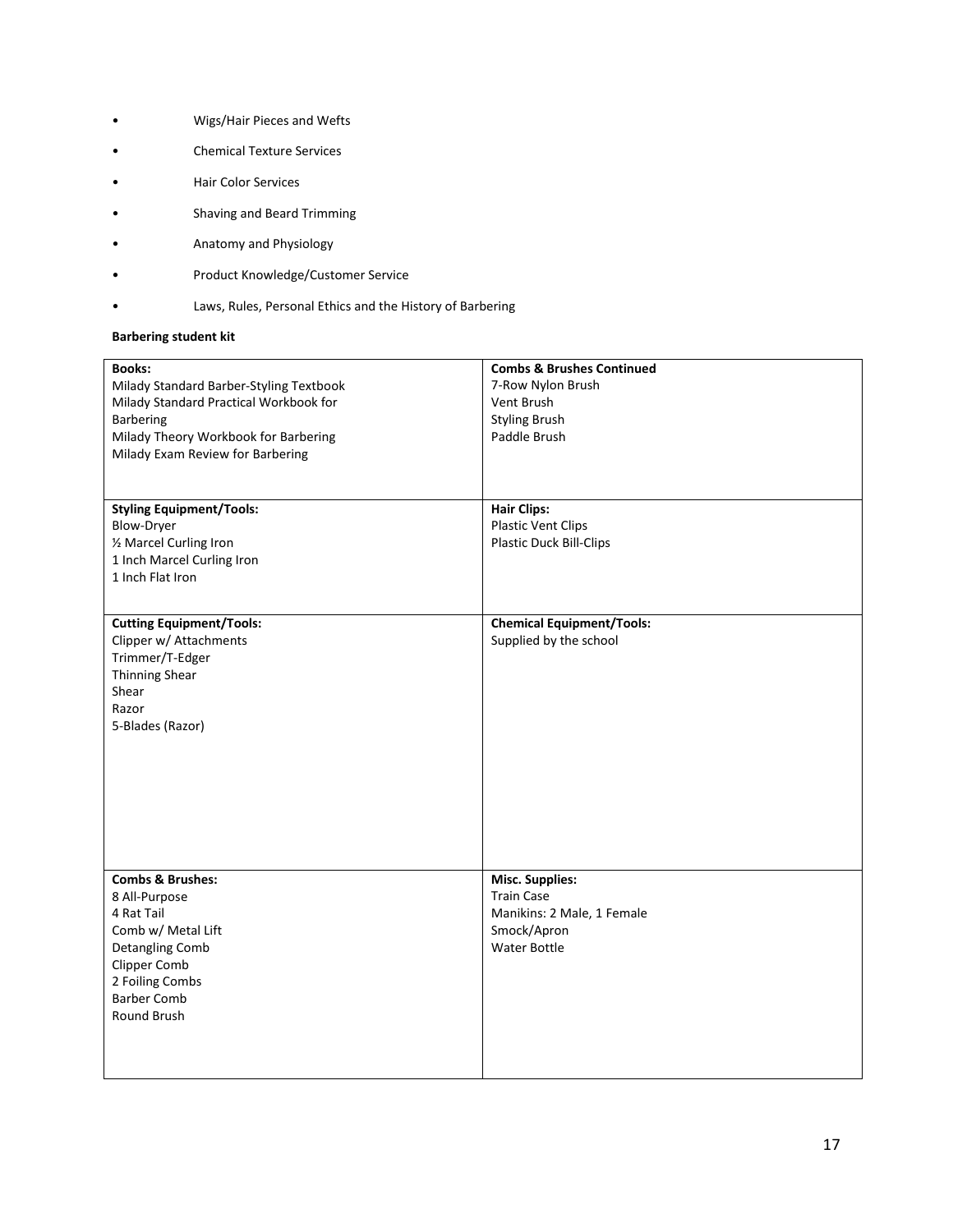All kit supplies are guaranteed to be in working order by Bella Academy for 30 days upon the signature and date of supply list. After 30 days' kit items, will be replaced at the student's expense.

## <span id="page-18-0"></span>Dress Code Policy:

Students will wear Bella Academy- approved business casual clothing. No sleeveless tops or tops with midriff or back showing will be allowed. Also, foam soled flip flops or tennis shoes will not be allowed; shoes must be clean and in good repair. Boots may be worn if they have a firm sole, not slipper style or furry boots. Jeans may be worn only if they are in good repair and fit and cannot have holes. Leggings may be worn if the student's front and back end are fully covered. Students will practice proper hygiene, keep a professional appearance in both hair and overall presentation and arrive on-time and ready for clinic floor work. Failure to do this will result in discipline as defined in the Discipline Policy. After three (3) out-of-dress code warnings, student will receive a one (1) day suspension. Any student not dressed in accordance with the dress code will not be allowed to attend classes or accrue hours until dressed appropriately.

The following dress code has been deemed appropriate for a professional image by the staff:

- All clothing shall be neat, clean, and in good repair.
- All hair and makeup will be complete by start of class.
- Business casual attire reflects Bella Academy's professional image.
- Skirts and pants no shorter than 4" above the knee caps.

#### **Inappropriate clothing:**

Cut-off shirts, belly-baring shirts, halter tops, braless look shirts or tops or shirts wear bra is visible. Skirts and shorts should be no shorter than 4 inches above the knee in length. All pants must be worn at the waist and not hang below the waist. No foam bottom flip-flops are allowed.

Students are expected to be prepared for the work day prior to the start of class. Hair is to be styled and make-up should be applied prior to clocking in. (A student cannot accrue hours for time spent on personal hygiene preparing for the day.)

The Instructor's decision on whether or not the student's attire is appropriate is the final decision. If it is deemed inappropriate, the student will be asked to clock out and leave.

## <span id="page-18-1"></span>Student File Access and Release of Information:

Students and parents or guardians of dependent minors have the right to gain access to their cumulative records by appointment and under the supervision of an instructor. Information pertaining to a student's record will only be released to other individuals or family members with the written permission of the student.

Student records may be released without student consent to any of the following agencies for the purposes of an audit or investigation: Wisconsin Department of Safety and Professional Services, NACCAS, the U.S. Department of Education or any other financial aid assistance organization that is supporting the student's education.

# <span id="page-18-2"></span>FERPA Policy and Procedures:

Bella Academy of Cosmetology recognizes that the Family Educational Rights and Privacy Act (FERPA) (20 U.S.C. § 1232g; 34 CFR Part 99) is a Federal law that protects the privacy of student education records. The law applies to all schools that receive funds under an applicable program of the U.S. Department of Education. FERPA gives parents certain rights with respect to their children's education records. These rights transfer to the student when he or she reaches the age of 18 or attends a school beyond the high school level. Students to whom the rights have transferred are "eligible students."

Parents or eligible students have the right to inspect and review the student's education records maintained by the school. Schools are not required to provide copies of records unless, for reasons such as great distance, it is impossible for parents or eligible students to review the records. Schools may charge a fee for copies.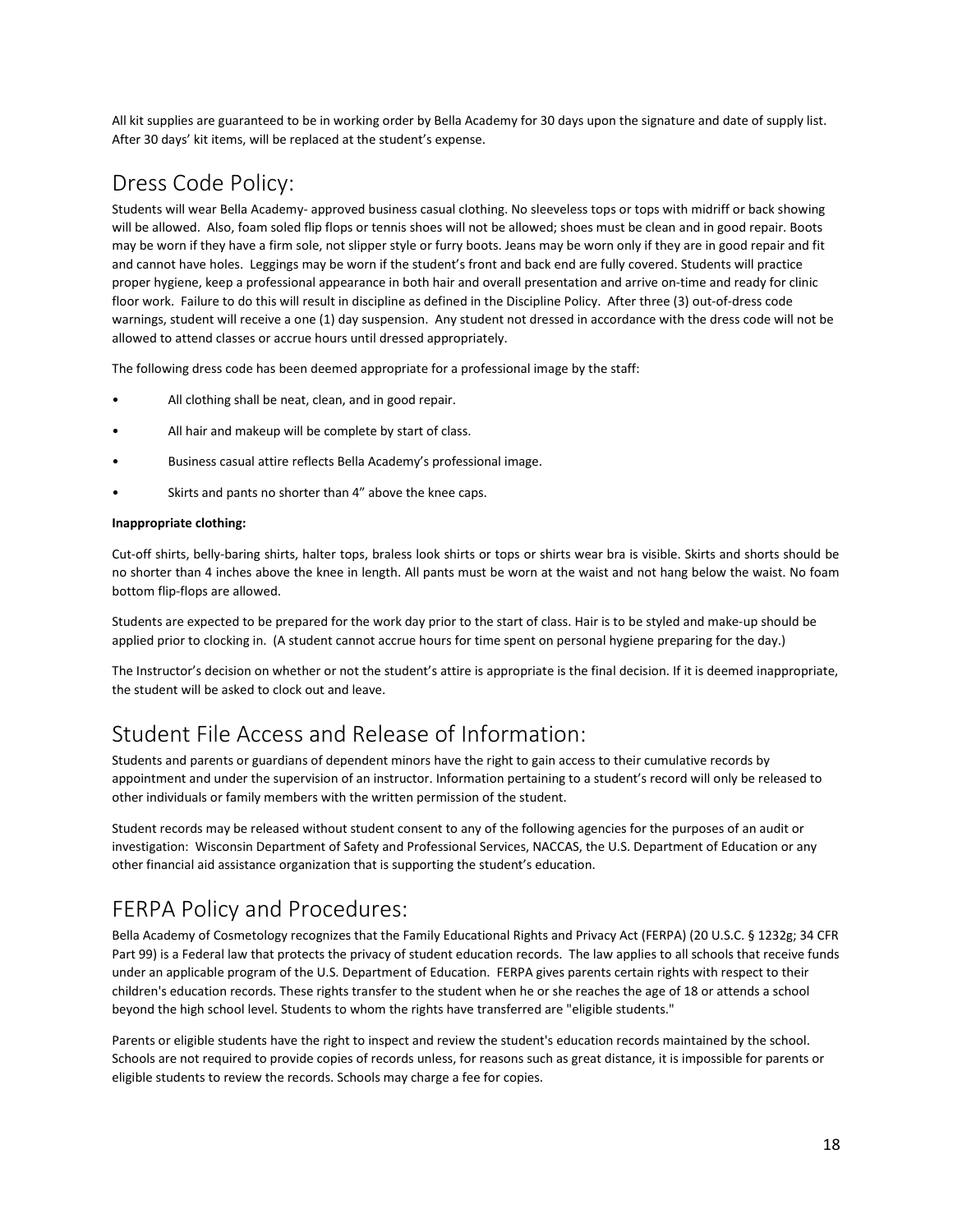Parents or eligible students have the right to request that a school correct records which they believe to be inaccurate or misleading. If the school decides not to amend the record, the parent or eligible student then has the right to a formal hearing. After the hearing, if the school still decides not to amend the record, the parent or eligible student has the right to place a statement with the record setting forth his or her view about the contested information. Generally, schools must have written permission from the parent or eligible student in order to release any information from a student's education record. However, FERPA allows schools to disclose those records, without consent, to the following parties or under the following conditions (34 CFR § 99.31):

- School officials with legitimate educational interest
- Other schools to which a student is transferring
- Specified officials for audit or evaluation purposes
- Appropriate parties in connection with financial aid to a student
- Organizations conducting certain studies for or on behalf of the school
- Accrediting organizations
- To comply with a judicial order or lawfully issued subpoena
- Appropriate officials in cases of health and safety emergencies
- State and local authorities, within a juvenile justice system, pursuant to specific State law.

# <span id="page-19-0"></span>Advising

Student support advising services are available throughout the training program. Academic advising is completed on a regular basis. Students can view their progress report, which includes attendance and academic grading, at any time via a request to a director. Students will have the opportunity to talk with their instructors and directors and discuss their academic and careerbuilding progress.

## <span id="page-19-1"></span>Surety Bond

Bella Academy of Cosmetology carries a surety bond in the amount of \$25,000, Policy Number B170228. To file a claim against this bond, the student may contact:

| Western Surety             | Bock Insurance Agency    |
|----------------------------|--------------------------|
| PO Box 5077                | 2337 Jackson Street      |
| Sioux Falls, SD 57117-5077 | Oshkosh, Wisconsin 54901 |
| 1-800-331-6053             | (920) 235-5737           |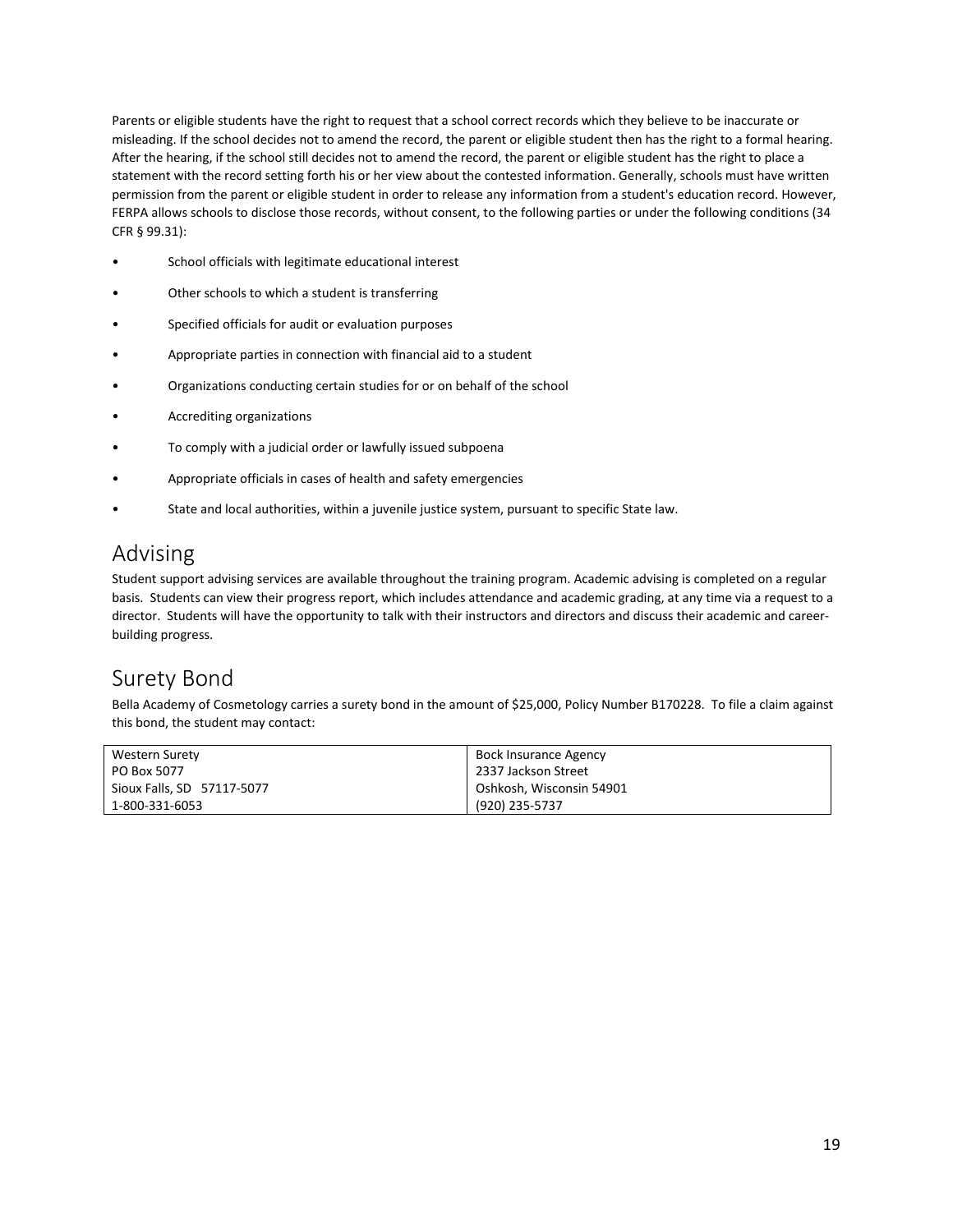# <span id="page-20-0"></span>Catalog Insert

#### Tuition July 1, 2020 to June 30, 2020 \*Tuition July 1, 2021 to June 30, 2022

| Workbooks)<br>\$15450<br>*16450.00<br>Tuition<br>\$17550<br>18550.00 | <b>Cosmetology Practitioner</b><br>Enrollment Fee (non-refundable)<br>Student Kit (Includes Text & | \$100<br>\$2000 |  |
|----------------------------------------------------------------------|----------------------------------------------------------------------------------------------------|-----------------|--|
|                                                                      |                                                                                                    |                 |  |
|                                                                      |                                                                                                    |                 |  |
|                                                                      |                                                                                                    |                 |  |

\* The cost for the student equipment and supplies, herein referred to as the "Student Kit," is required in order for student to participate in the selected program and includes, without limitation: instruments, equipment and any other item related to instruction Bella Academy of Cosmetology may require student to purchase for the use in the classroom as determined at its discretion. A student may purchase supplies of equal of greater value or approved quality from vendors other than Bella Academy of Cosmetology. If the cosmetology practitioner course student purchases their own Student Kit including text and work books, they will receive a credit towards their cost of tuition in the amount of \$1000. Student kit costs are paid prior to beginning the course of instruction at Bella Academy of Cosmetology and are part of the student enrollment. Students are responsible for paper, pens, pencils and highlighters; and the Student Kit cost of \$1000.00, if purchased separately, apart from tuition. Any optional project supplies will be at student's own costs. The above rates are subject to change without notice. The above fees DO NOT include the Wisconsin State Board Examination fees. **Payments accepted by cash, cleared check, or credit card with an additional 3.5% fee.**

| Barbering Program                           |            |
|---------------------------------------------|------------|
| Enrollment fee (non-refundable) Student Kit | \$100.00   |
| (Includes Text & Workbooks)                 | \$1500.00  |
| <b>Tuition Total</b>                        | \$10000.00 |
|                                             | \$11600.00 |

\* The cost for the student equipment and supplies, herein referred to as the "Student Kit," is required in order for student to participate in the selected program and includes, without limitation: instruments, equipment and any other item related to instruction Bella Academy of Cosmetology may require student to purchase for the use in the classroom as determined at its discretion. A student may purchase supplies of equal of greater value or approved quality from vendors other than Bella Academy of Cosmetology. If student chooses to purchase their own supplies, a credit of \$400.00, or reimbursement if student has paid in full, will be given provided all items required are obtained. If the Cosmetology Practitioner course student purchases their own Student Kit including/excluding text and work books, they will receive a credit towards their cost of tuition in the amount of \$400. Student kit costs are paid prior to beginning the course of instruction at Bella Academy of Cosmetology and are part of the student enrollment. Students are responsible for paper, pens, pencils and highlighters; and the Student Kit cost of \$400.00, if purchased separately, apart from tuition. Any optional project supplies will be at student's own costs. The above rates are subject to change without notice. The above fees DO NOT include the Wisconsin State Board Examination fees. Payments accepted by cash, cleared check, or credit card with an additional 3.5% fee.

# <span id="page-20-1"></span>Student Service Charge

Students can receive services from other students at authorized times. All chemical services, (ie: Perms, Colors, Relaxers, Highlights) will be done after the student has paid the service fee of \$6 to \$12 dollars. Cost depends on the amount of hair and product used. If a student brings color from home but still uses the schools' peroxide, and/or foil, then the student will still pay a service fee.

- A student is allowed one chemical service per month only, no carryovers.
- The service charge will be collected before the service can be performed.

If the service is being done for teaching purposes, and is deemed necessary by an instructor, the service fee will be waived.

# <span id="page-20-2"></span>Student Activity Fees

There are no activity fees required by Bella Academy of Cosmetology. Optional activities are offered by the Cosmetology industry, but those are paid for and attended by students at their own discretion.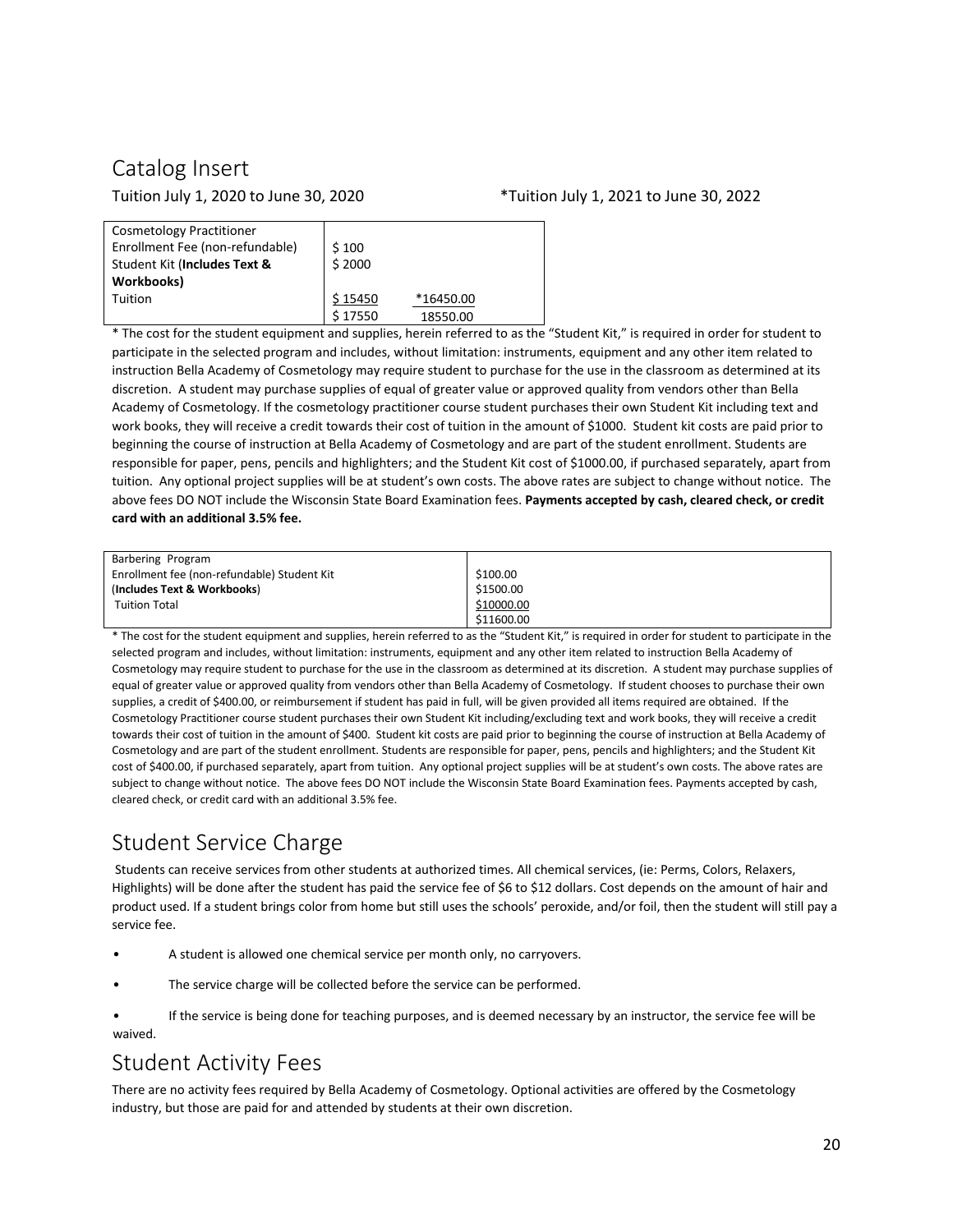## <span id="page-21-0"></span>Rental Agreement

Bella Academy of Cosmetology has a state board practical exam kit available for students to rent for \$100.00, of which \$50.00 will be refundable upon the return of the complete and inventoried kit. It will be made available at least 24 hours prior to the students test date and needs to be returned clean and in its entirety, no later than three business days after the completion of the student's test.

# <span id="page-21-1"></span>Holidays and Closures

Bella Academy of Cosmetology observes the following holidays and will be closed:

| -New Year's Day                           | -Labor Day and the weekend prior          |
|-------------------------------------------|-------------------------------------------|
| -Memorial Day and the weekend prior -     | -Thanksgiving Day and through the weekend |
| Independence Day and the week surrounding | -Christmas Eve through New Year's Day     |

#### **Closures:**

Bella Academy of Cosmetology closures may occur as required for weather emergencies and/or staff training.

In case of a weather-related closing, watch the local WBAY television station as well as the GROUPME app. If Bella Academy is closed, it will scroll across the screen.

# <span id="page-21-2"></span>2021 School calendar, beginning dates

| January<br>Off<br>1st<br>Class begins January 25 | July<br>Off 1 week off<br><b>July 5-9</b>    |
|--------------------------------------------------|----------------------------------------------|
| February                                         | <u>August</u>                                |
| March                                            | September<br>Off 6th<br>Class begins Sept 27 |
| April<br>Class begins April 26                   | October                                      |
| May<br>Off<br>31st                               | November<br>Off<br>25-26th                   |
| June<br>To be determined if<br>available         | December<br><sup>th</sup> -31st              |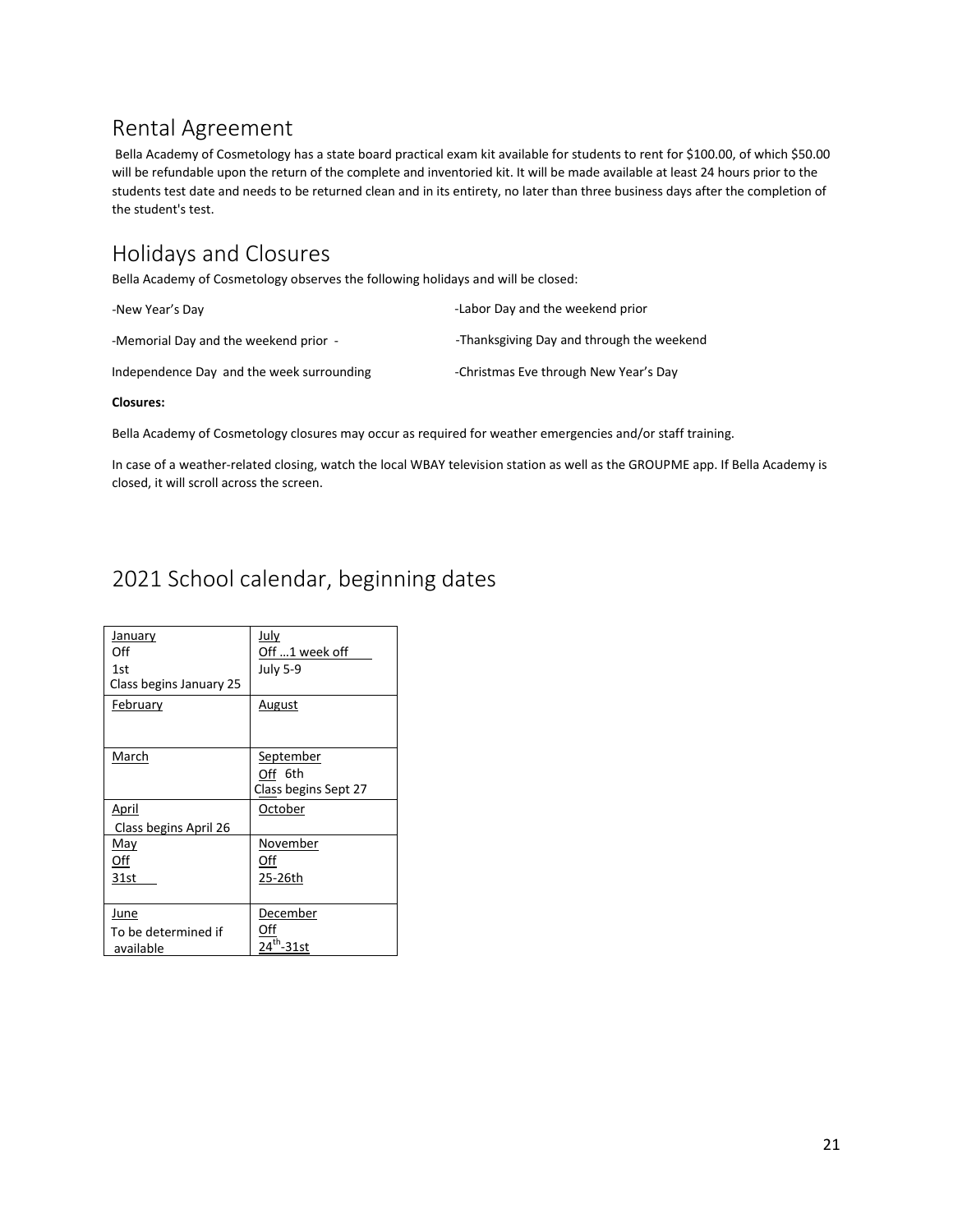\*\*Treatment of title IV funds when a student withdraws.

### **General**

When a recipient of title IV grant or loan assistance withdraws from an institution during a payment period or period of enrollment in which the recipient began attendance, the institution must determine the amount of title IV grant or loan assistance that the student earned as of the student's withdrawal date. In the case of a program that is measured in clock hours, the student does not complete all of the clock hours and weeks of instructional time in the payment period or period of enrollment that the student was scheduled to complete.

### **Withdrawal date for a student who withdraws from an institution that is required to take attendance.**

For a student who ceases attendance at an institution that is required to take attendance, including a student who does not return from an approved leave of absence, as defined in paragraph (d) of this section, or a student who takes a leave of absence that does not meet the requirements of paragraph (d) of this section, the student's withdrawal date is the last date of academic attendance as determined by the institution from its attendance records.

An institution must document a student's withdrawal date determined in accordance with paragraph (b)(1) of this section and maintain the documentation as of the date of the institution's determination that the student withdrew.

An institution is required to take attendance if -

(A) An outside entity (such as the institution's accrediting agency or a State agency) has a requirement that the institution take attendance;

(B) The institution itself has a requirement that its instructors take attendance; or

(C) The institution or an outside entity has a requirement that can only be met by taking attendance or a comparable process, including, but not limited to, requiring that students in a program demonstrate attendance in the classes of that program, or a portion of that program.

If an institution is required to take attendance, or requires that attendance be taken, for a limited period, the institution must use its attendance records to determine a withdrawal date.

If the student ceases attendance without providing official notification to the institution of his or her withdrawal, the mid-point of the payment period (or period of enrollment, if applicable);

If the institution determines that a student did not begin the institution's withdrawal process or otherwise provide official notification (including notice from an individual acting on the student's behalf) to the institution of his or her intent to withdraw because of illness, accident, grievous personal loss, or other such circumstances beyond the student's control, the date that the institution determines is related to that circumstance. If a student does not return from an approved leave of absence the date that the institution determines the student began the leave of absence; or if a student takes a leave of absence that does not meet the schools requirements, is the date that the student began the leave of absence.

An institution may allow a student to rescind his or her official notification to withdraw by filing a written statement that he or she is continuing to participate in academically-related activities and intends to complete the payment period or period of enrollment.

If a student both begins the withdrawal process prescribed by the institution and otherwise provides official notification of his or her intent to withdraw the student's withdrawal date is the earlier date unless a later date is determined.